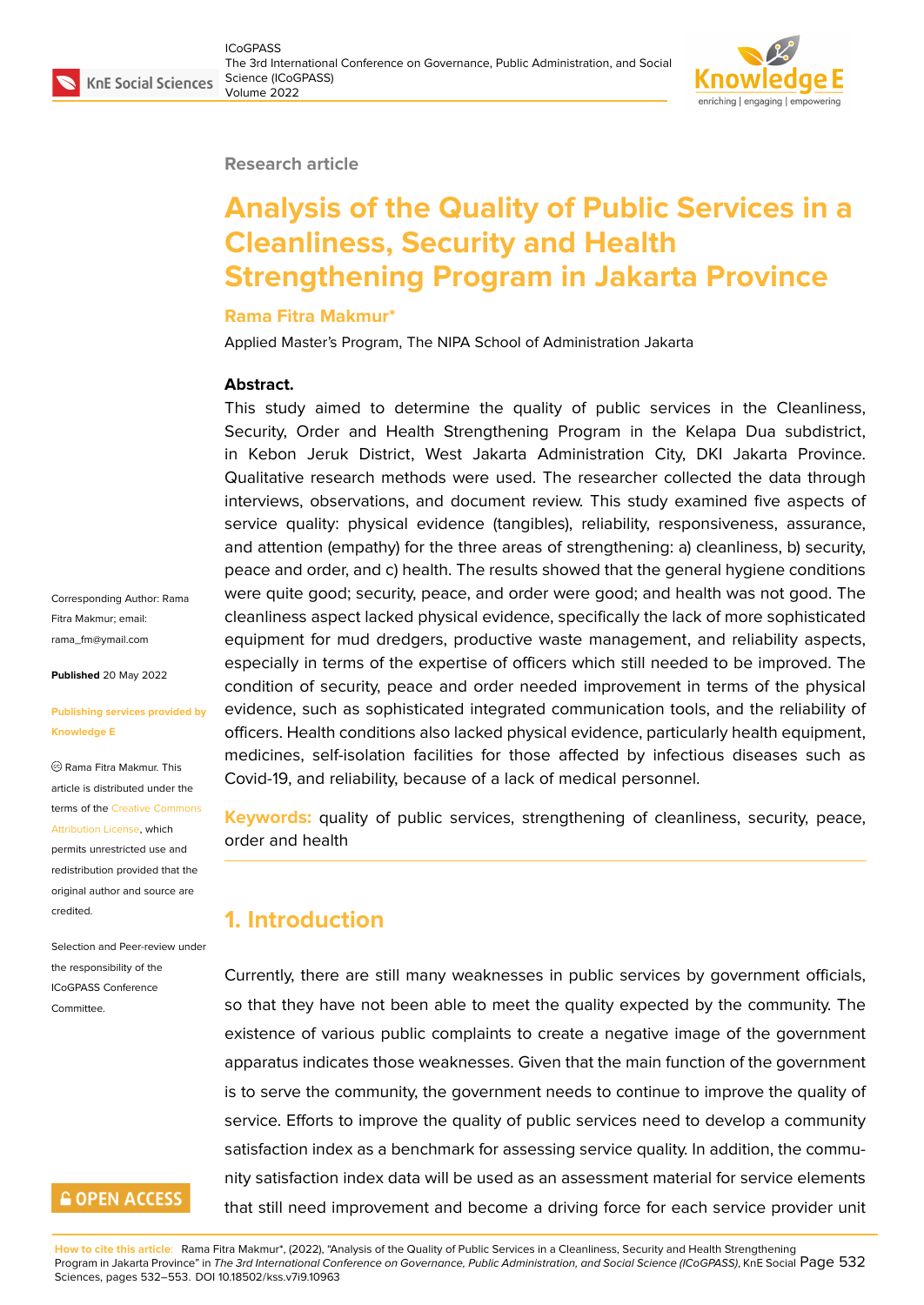

to improve the quality of its services. The community satisfaction index of the Kelapa Dua Subdistrict ranks 27th out of 58 urban in West Jakarta, with a score of 85.79, while the Kebon Jeruk Subdistrict ranks 4th out of 6 urban Subdistricts ( Jakarta Provincial Government Data, 2021). In order to increase service satisfaction, the quality of public services must be improved.

A transparent and accountable public service is required to keep up with the advancement of an increasingly advanced and high-tech era. It is necessary for every government agency to improve community services in order to provide excellent public services in a more effective, efficient, productive, and economical manner. Demands for change are frequently directed at government officials regarding public services provided by the apparatus to create a negative image in society during the reformation era and the new normal. People who have dealt with bureaucracy are always displeased. They are also dissatisfied with the apparatus's performance in providing services.

The attention given by the District Head (*Camat*) and Subdistrict Head (*Lurah*) indicates that the program to improve the quality of public services has become a benchmark for the Governor of DKI Jakarta Province to bring services closer to the community so that the response to needs and services becomes faster. The goal of government administration activities in Kelapa Dua Subdistrict, Kebon Jeruk District, West Jakarta Administrative City, in particular, is to provide community services under its authority in Kelapa Dua Subdistrict, Kebon Jeruk District. As a result, the policies adopted to achieve the goal of government administration activities are listed in the Decree of the Governor of DKI Jakarta Province number 52 of 2004 and number 15 of 2019, the Decree of the Governor of DKI Jakarta Province number 779/2003 and Regional Regulation number 8 of 2007, as well as Regional Regulation No. 4 of 2009 and the Instruction of the Regional Secretary. Number 33 of 2020 improves K3-priority public services (Strengthening Hygiene, Security, Order and Public Health). This K3 program is run by the DKI Jakarta Provincial Government's Bureau of Governance, Mayors, and Regents.

The K3 is a program that has been delegated to DKI Jakarta subdistricts. The K3 program aims to strengthen the region's ability to implement good governance in the environmental and health sectors in order to improve government performance. It understands the significance of service quality and development activities in government bureaucracies. To improve the community's well-being, public services are required. However, the DKI Jakarta Provincial Government pays attention to several things when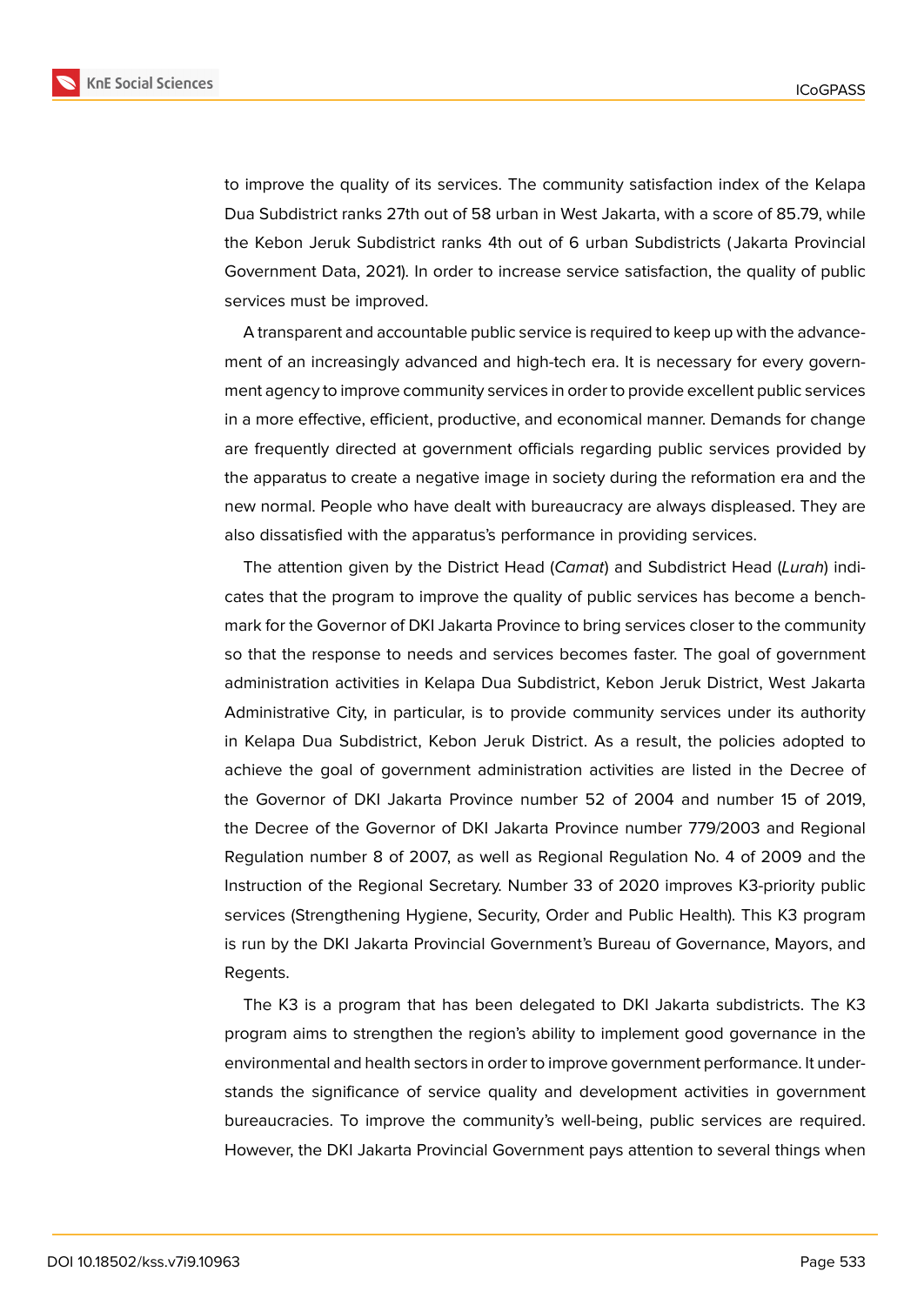

it comes to providing public services, including in Kelapa Dua Subdistrict, Kebon Jeruk District, and West Jakarta Administrative City.

To support government activities in providing public services, the citizens need to know and be aware that the apparatuses are competent and ready to face societal changes in this era of transparency and accountability. The level of cleanliness in the Kelapa Dua Subdistrict area, especially in densely populated residential areas, causes hygiene problems to become a major problem because there is still much garbage in the environment, waterways, and piles of garbage in temporary disposal sites (TPS) that have not been lifted which will overall have an impact on public health. In addition, considering the level of public health, the capacity of the apparatus is still considered incompetent. It can be seen from the number of residents who are still affected by dengue hemorrhagic fever, diarrhea, tuberculosis, coughs, colds, and polio immunization, as well as the infection with the Covid-19 virus due to lack of counseling, socialization of actions from the authorities and public awareness in maintaining environmental cleanliness coupled with the lack of level of citizen welfare. The health sector is also related to *Posyandu* and elderly services to determine the development of the health level of children under five and the elderly who still need to be improved.

Another thing that the government must pay attention to is the level of community satisfaction with the services provided, especially in public services for the K3 strengthening program, where researchers often hear complaints from the public about the services provided, which show that community expectations have not been met in the K3 program. On the other hand, there are complaints from the public about the quality of public services, especially in strengthening K3, which includes the human need for a beautiful, comfortable, peaceful, and healthy feeling to be the most basic need.

The purpose of government activities in Kelapa Dua Subdistrict, Kebon Jeruk District, DKI Jakarta is to provide community services under its authority. Therefore, in order to realize the target of the government administration activities, the policies adopted are listed in the Decree of the Governor of DKI Jakarta Province number 52 of 2004 and number 15 of 2019, Decree of the Governor of DKI Jakarta Province number 779/2003 and Regional Regulation number 8 of 2007, as well as Regional Regulation number 8 of 2007. Decree No. 4 of 2009 and Regional Secretary Directive No. 33 of 2020 improved the public services of K3 (Enhancing Health, Order and Public Health). This K3 is one of the DKI Jakarta Provincial Government programs through the DKI Jakarta Provincial Administration Bureau and the Mayor and Regent. The K3 program has been delegated to the Subdistricts in the DKI Jakarta area. The overall purpose of the OSH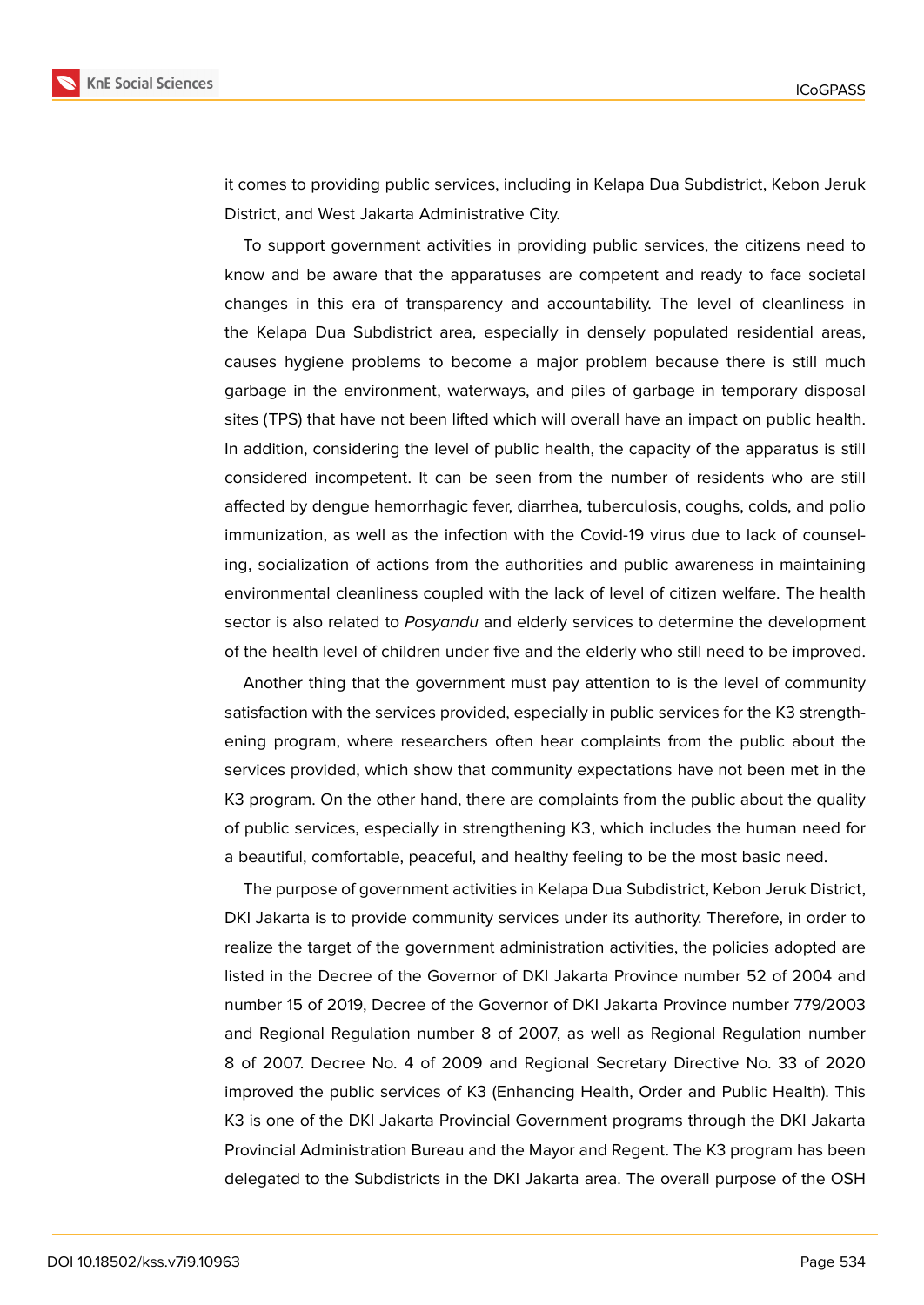

program is to encourage the region to implement government performance in the fields of environmental, security, and health in order to improve.

One of the main problems that the government has to address is the level of community satisfaction with the services provided by government agencies, especially in public services for the K3 strengthening program, where there are often complaints from the public about the services provided. On the other hand, there are complaints from the public about the quality of public services, especially in the area of security and the need for peace and health to be the most basic needs. Based on the data, it is necessary to research to know and analyze the quality of public services in the Strengthening Hygiene, Security, Order, and Health (K3) program in Kelapa Dua Subdistrict, Kebon Jeruk District, DKI Jakarta Province.

In the field of peace and order, with the increase in population and urbanization, urban crime and the danger of residential fires will also increase. Indirectly, the sense of security and peace will diminish on its own. Many people who sell food and other items on the sidewalk, in the road, and above the waterway also impact security and order. We know that problems of cleanliness, orderliness, and health are related.

| No. | Year | Number of Cases Description<br>(per year) |                                  |
|-----|------|-------------------------------------------|----------------------------------|
|     | 2020 | 38                                        | Strengthening<br>K3 -<br>Program |
|     | 2019 | 8                                         | Strengthening<br>K3 -<br>Program |
| 3   | 2018 | 13                                        | Strengthening<br>K3 I<br>Program |

TABLE 1: Number of Cases in the K3 Strengthening Program.

Source: Kelapa Dua Subdistrict (2020)

Table 1 could show the negative and positive changes from year to year. In 2018 there were 13 cases, then in 2019, it fell to 8 cases, and in 2020 the number of cases rose again to 38 cases—the number of these cases recorded in the DKI Jakarta Provincial Government system.

According to Kotler & Keller (2013), a person's feeling of pleasure or disappointment arises after comparing the performance (or outcome) thought to the expected performance (or outcome). If performance fails to meet expectations, residents will be dissatisfied, marked by complaints. If performance matches expectations, residents will be satisfied. If performance exceeds expectations, the resident will be very satisfied or happy. Residents are satisfied when their expectations are met and are very happy when their expectations are exceeded. So the performance must be achieved equal to the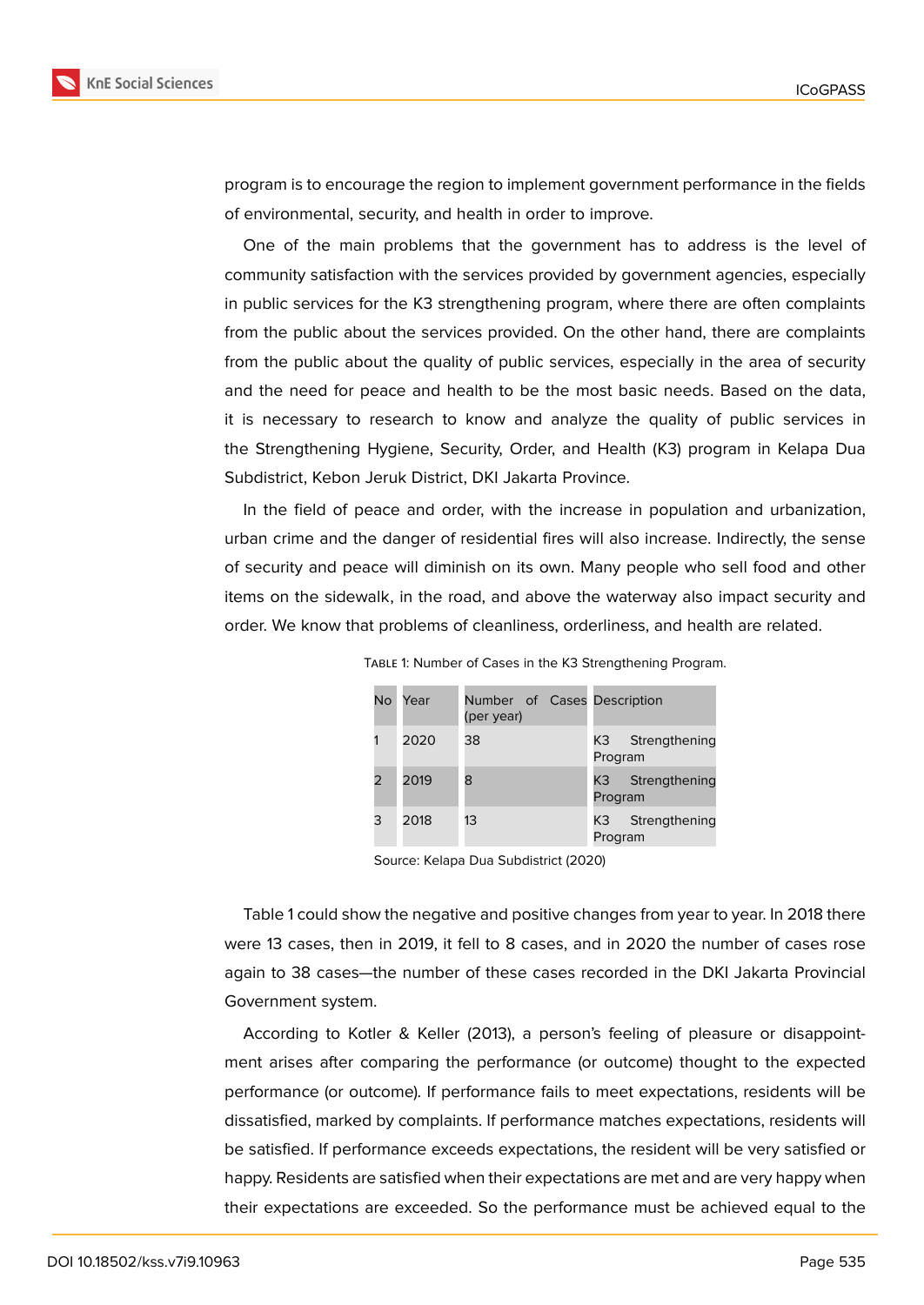

expectations of the community. The table above shows that cases can be interpreted that the performance has not met the expectations of all residents.

|   | No. Month/Year                   | Average<br>before Covid-19 | employee Average employee after Covid-19 Number of |                           | employees |
|---|----------------------------------|----------------------------|----------------------------------------------------|---------------------------|-----------|
|   |                                  | <b>Work From Office</b>    | Work<br>Office                                     | From Work<br>From<br>Home |           |
|   | Before Covid- 7 (Full day)<br>19 |                            |                                                    |                           |           |
| 2 | Sept 2020                        |                            | 4                                                  | 3                         |           |
| 3 | Oct 2020                         |                            | 4                                                  | 3                         |           |
| 4 | Nov 2020                         |                            | 4                                                  | 3                         |           |
| 5 | Dec 2020                         |                            | 4                                                  | 3                         |           |
| 6 | Jan 2021                         |                            | 3                                                  | 3                         | 6         |

Table 2: Average Employee Performance.

Source: Kelapa Dua District (2020)

For employees from September 2020 until now January 2021 due to the pandemic, work from home (WFH) is applied. Not as usual when normal full-time employees are at work.

The rise of Covid-19 cases has limited the space for K3 officers to move. In the data obtained, Kelapa Dua Subdistrict occupies the second-highest position of Covid-19 cases in Kebon Jeruk District (Puskesmas Jakarta Barat, 2021). The development of Covid-19 makes the governmental agent monitored per day, the movement of this infectious disease can increase very significantly. It has been one year but has not been able to make all levels of society relieved and comfortable—various government actions and policies were conducted to reduce the transmission of the Covid-19, such as tracking the positive patient through Big Data Analysis and clustering the cases (2). The Subdistrict area is include in the two highest Covid-19 case regions and the first categorized as orange area.

The reason why the research location for Kelapa Dua Subdistrict, Kebon Jeruk District, was chosen is because of the high number of Covid-19 cases in the area. The orange area has the highest rank, then the number of K3 cases from 2018 to 2020 continues to increase. The problems above are important for research related to the quality of services provided and the satisfaction of public services, considering that during the pandemic period, employee performance limits due to Work From Home (WFH).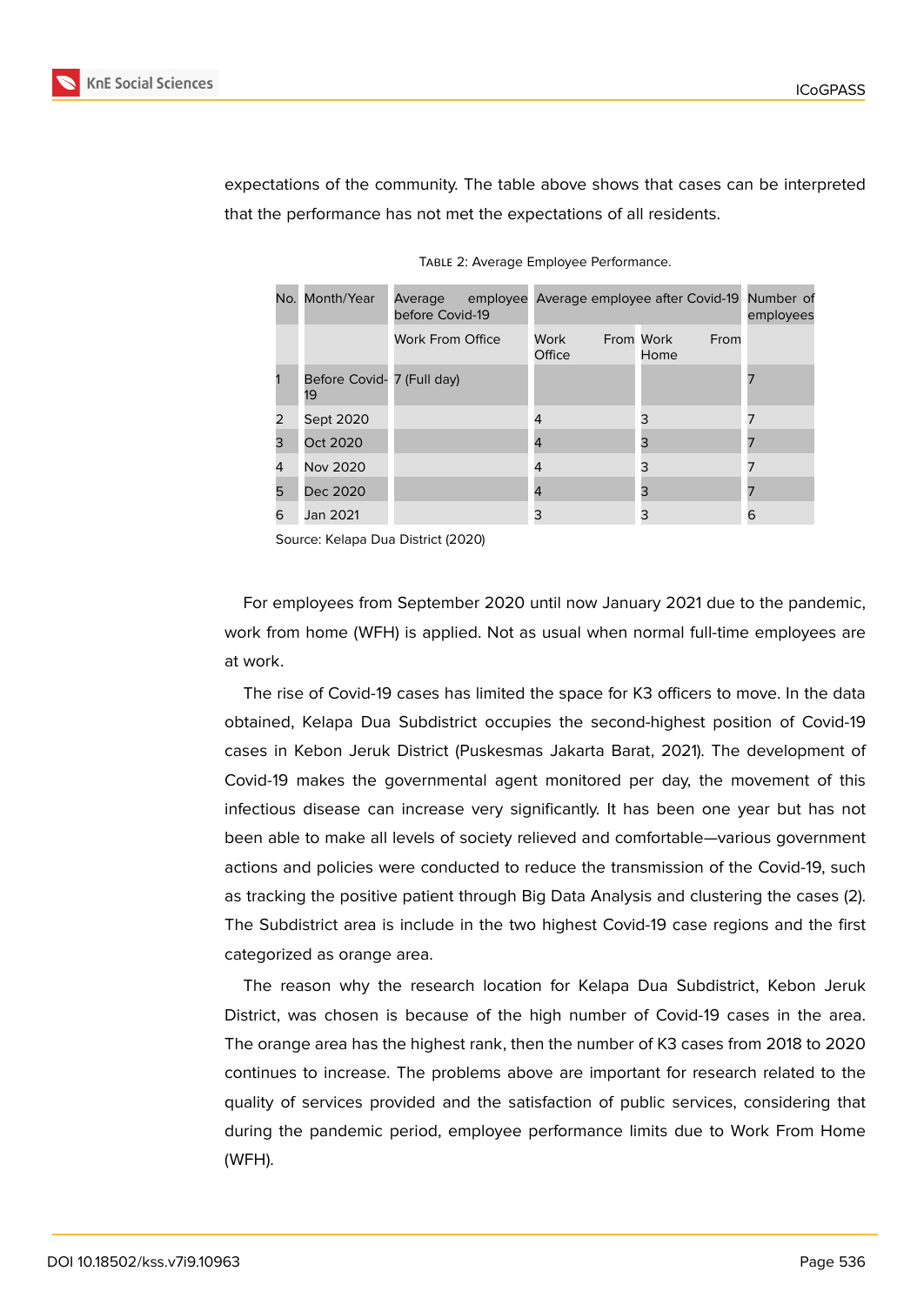

# **2. Theoretical Framework**

### **2.1. Public Services Quality**

MENPAN Decree Number 63 of 2004 states that the essence of public services is excellent service to the community, which embodies the obligations of government officials as public servants. The definition of Public, according to Abidin (2016: 70), has three connotations, that is: 1) Government; 2) Society; 3) General.

Law Number 25 of 2009 concerning Public Services states, "Public services are activities or series of activities in the context of fulfilling service needs following laws and regulations for every citizen and resident of goods and services and or administrative services provided by the administration of public services" (Article 1 point 1).

The above definition contains three important elements in public services, to be specific:

- 1. Organizations providing public services, especially the Government or Regional Governments;
- 2. Service recipients are people or communities or organizations with interest;
- 3. Satisfaction is given and/or received by service recipients (customers).

The essence of public service is:

- 1. Improving the quality and productivity of the implementation of duties and functions of government agencies in the field of public services;
- 2. Encouraging efforts to streamline the service management data system so that public services can be carried out more efficiently (efficiently and effectively);
- 3. Encouraging the growth of activities, initiatives (initiatives), and community participation in development as well as improving the welfare of the wider community;

Understanding the nature of public services as stated above, there is also the nature of public services: 1) A process of fulfilling the needs of the community, especially those related to the public interest and the interests of groups or individuals in the form of goods or services; 2) All forms of services provided by central and regional government agencies and the environment of BUMN/BUMD both in the context of efforts to meet the needs of the community and in the context of implementing the provisions of the legislation (4).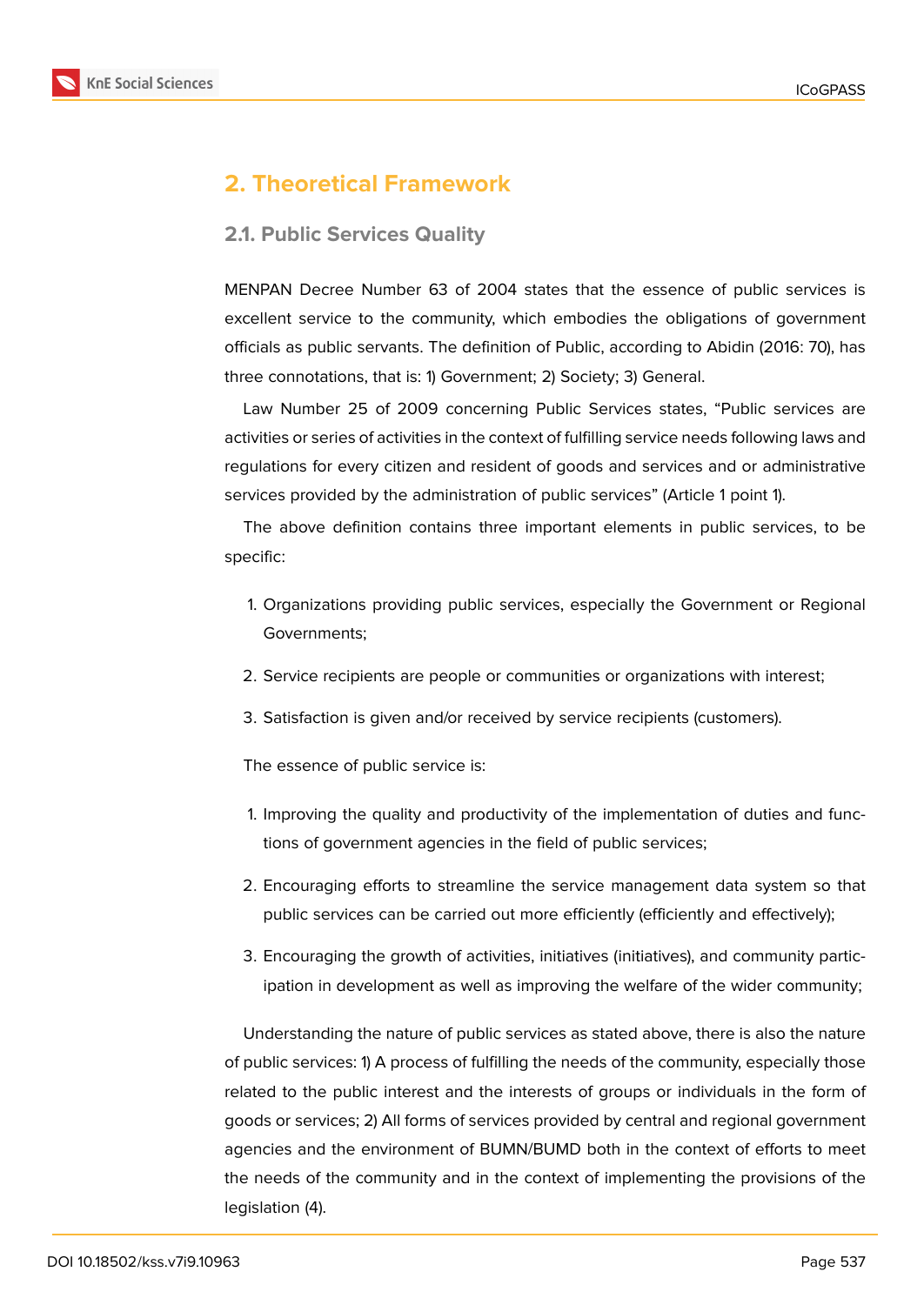**KnE Social Sciences** 



### **2.2. Service Quality**

There are six perceived service quality criteria as follows: (1) Professionalism and skills, namely having the knowledge and skills needed to solve problems professionally; (2) Attitude and Behavior, namely paying great attention, helping spontaneously, and being friendly; (3) Accessibility and flexibility, namely accessing services easily according to customer wishes; (4) Reliability and Trustworthiness, namely being able to rely on and fulfill promises and prioritize the interests of customers; (5) Recovery, namely taking action to control the situation and find the right solution; (6) Reputation and credibility, namely being trustworthy and providing value commensurate with the costs incurred. The quality of the product perceived by consumers will determine consumer perceptions of performance, which in turn has an impact on customer satisfaction (5,6). According to Yamit (2010), the complicated part of service is "quality, which consumer expectations strongly influence.

Services can be linked to physical products, but they can also be unrelated. The definition of service, according to Tjiptono (2012: 4), service can be viewed as a system consisting of two main components: service operations that are often invisible or unknown to the customer (back office or backstage), and service delivery that is usually visible or known to customers (often seen in the front office or frontstage). The four basic characteristics of almost all services according to Gronroos are: (1) public services are intangible, (2) service is an activity, and a series of activities: (3) production and consumption of a customer generally coincide: (4) more, or fewer customers are involved in the service production process.

Gronroos in Lovelock et al. (2011: 154) define "service quality from the user's point of view as something that consistently meets or exceeds customer expectations." "The superiority of a service product or service depends on the uniqueness and quality shown by the service, whether it is following the expectations and desires of the customer/public" (9).

### **2.3. Service Characteristics**

Services or services have four main characteristics referring to the opinion of Tjiptono (2012: 28), first, intangible (intangibility). Services are significantly different from physical goods. If the item is an object, tool, material, or object that people could see, touch, and feel with the five senses, the service is an act, action, experience, process, performance (performance), or an abstract business. If goods can be owned, services tend only to be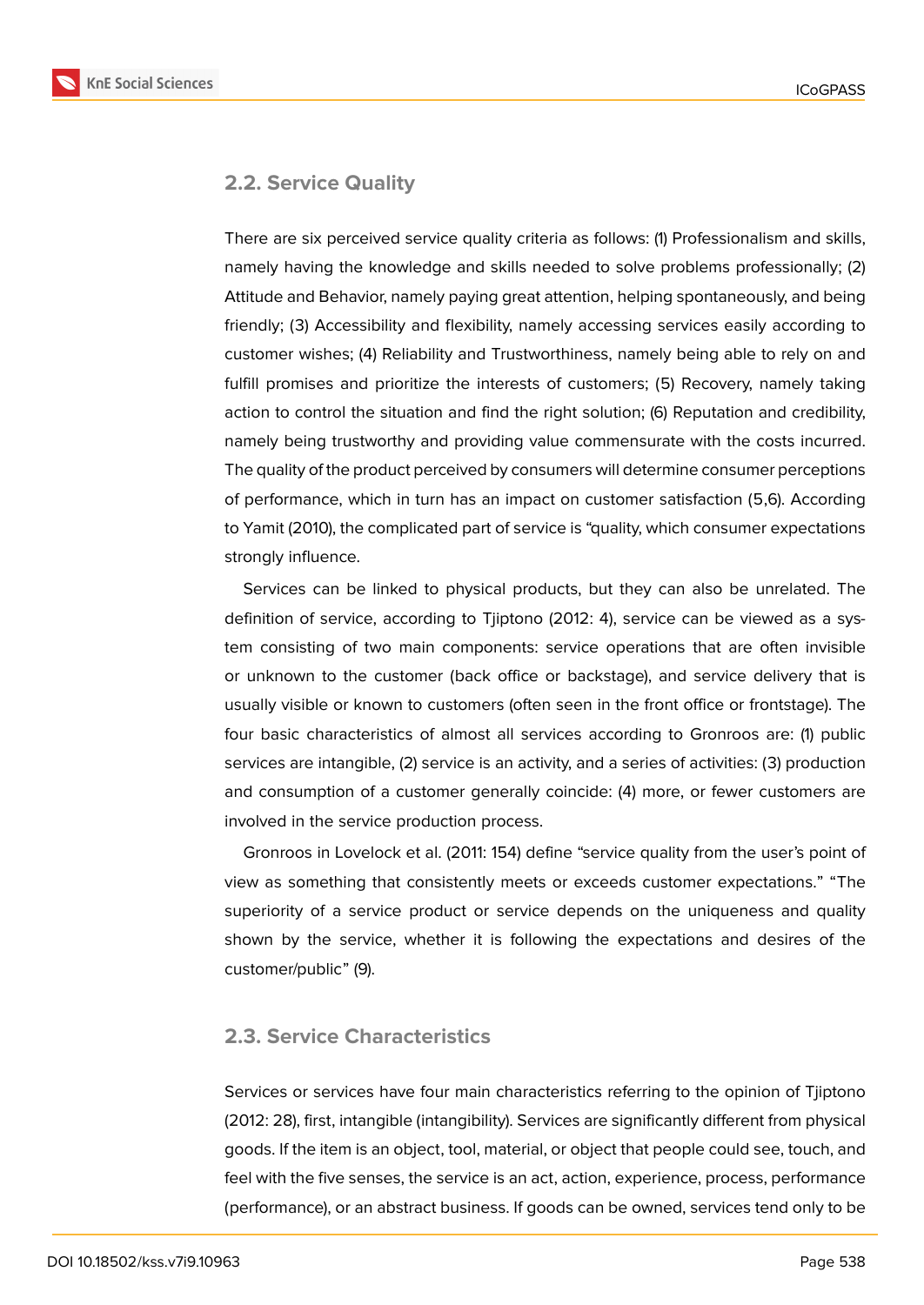

consumed but cannot be owned (non-ownership); Second, they vary (heterogeneity). Service is variable or heterogeneous because it is non-standardized output, meaning that the form, quality, and type are very diverse, depending on who, when, and where the service is produced.

Therefore, to see the quality of service can be seen through five aspects, to be specific: 1) Physical Evidence (Tangibles), regarding the physical appearance of service facilities, equipment/equipment, human resources, and company communication materials; 2) Reliability, related to the company's ability to deliver services that are presented accurately from the first time; 3) Responsiveness, regarding the willingness and ability of service providers to help customers and respond to their requests immediately; 4) Assurance, relating to the knowledge and courtesy of employees and their ability to foster trust and customer confidence; and 5) Empathy, means that the company understands the problems of its customers and acts in the interests of customers, and gives personal attention to customers and has comfortable operating hours and understanding of the individual needs of these customers (10–13).

### **2.4. Community Satisfaction Characteristics**

Satisfaction is a complex phenomenon and is determined by many factors. Thus, none of the satisfaction theories has been able to explain the condition or phenomenon fully. The word satisfaction comes from the Latin "*satis*" (meaning good enough, adequate) and "*factio*" (doing or making). In simple terms, community satisfaction interprets as a perspective of community behavior. The term community satisfaction has become a complex one. The measure of the success of service delivery is determined by the level of satisfaction of service recipients. Service recipient satisfaction is achieved when the service receives the service as needed and expected (14). The level of community satisfaction is highly dependent on the quality of a product. The product can mean goods or services. In this study, researchers discuss services. Community satisfaction is a response to the fulfillment of satisfaction. In this case, it is the fulfillment of the desire to get good service. Hence in nature, there are two forms of services provided, specifically externally community satisfaction with the public services provided and internally is the result of work that the Subdistrict has achieved in the procurement of goods in the field of cleanliness.

While customer satisfaction, according to Tse & Wilton in Tjiptono (2012: 311), "customer response to the evaluation of perceptions between initial expectations before purchase (or other performance standards) and the actual performance of the product as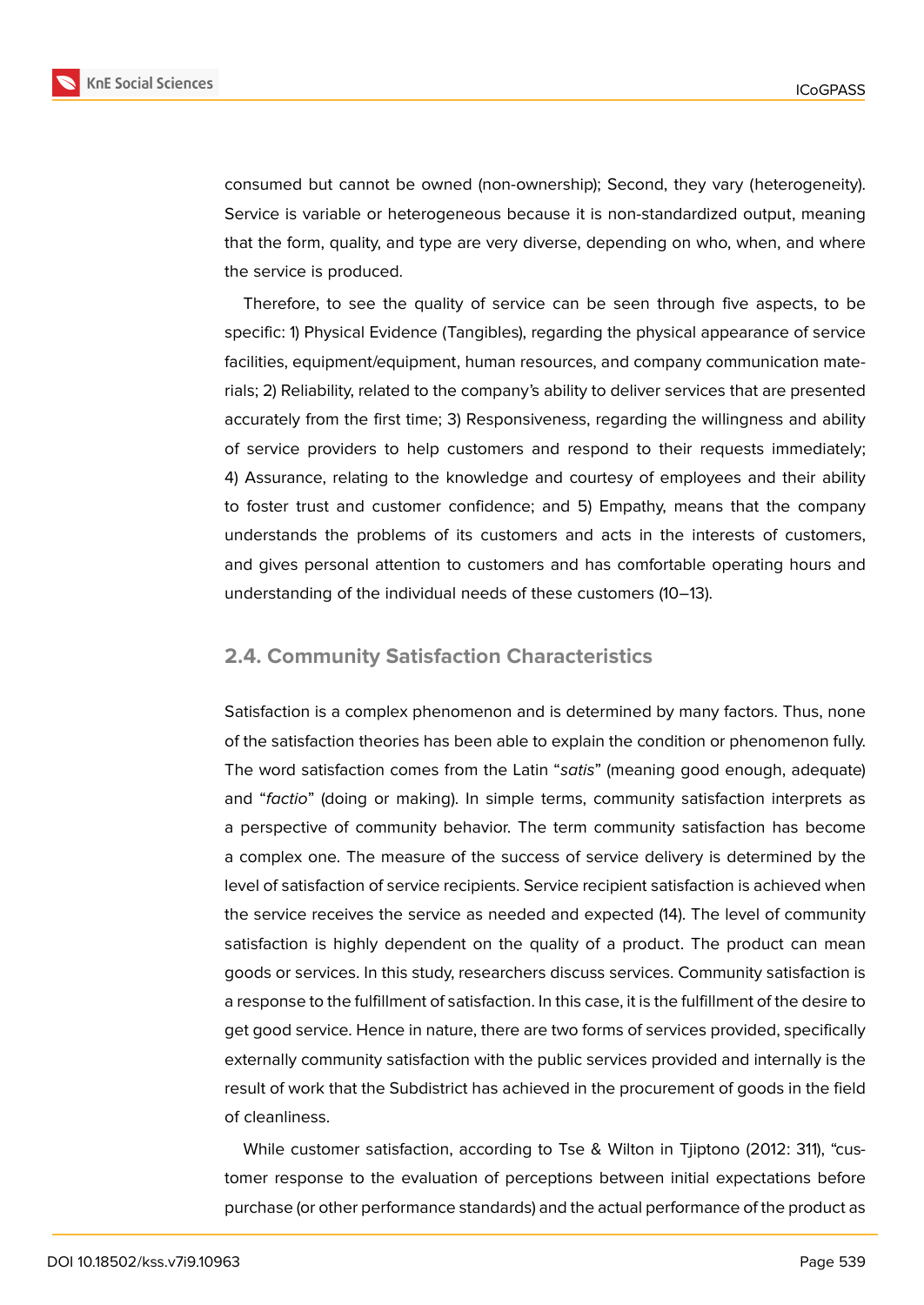

perceived after using or consuming the product in question." Understanding satisfaction from some of the experts' opinions above, it can be concluded that customer satisfaction is the level of one's feelings after using a product or service and then comparing the performance or results he feels with the desired expectations (14,15).

Formulating the existence of several opinions which state that "community satisfaction is a cognitive reaction to the services provided, whether the service is under the wishes, more or less than expectations." However, some state customer satisfaction as an afterpurchase evaluation, which means that people evaluate the services that have been provided (16).

## **2.5. Benefits, Strategies, and Performance of the Apparatus in Satisfying the Community**

The specific benefits of customer satisfaction for companies, include a positive impact on customer loyalty; potentially become a source of future income (mainly through repeat purchases, cross-selling, and up-selling); reduce future customer transaction costs (especially communication, sales, and customer service costs); reduce the risk associated with predicting future cash flows; increased price tolerance (especially willing to pay premium prices and customers are less easily tempted to switch suppliers); positive word of mouth recommendation; customers tend to be more receptive to product—line extensions, brand extensions, and new add—on services offered by the company; as well as the increasing bargaining power of the company relative to its network of suppliers, business partners, and distribution channels (17).

In satisfying the community, officers need to consider the strategies applied to get the desired and satisfactory results. According to Tjiptono & Chandra (2012: 70), there are at least eight strategies that various organizations have implemented in order to satisfy customers in this study, specifically: 1) Customer Expectation Management; 2) Relationship Marketing and Management; 3) Aftermarketing; 4) Customer Retention Strategy; 5) Superior Customer Service; 6) Technology infusion strategy; 7) Effective Complaint Handling Strategy; 8) Service Recovery Strategy.

In order to improve public services, the performance of service providers must also be improved. They refer to the opinion of experts, assessing performance among others by paying attention to the quantity of work, quality of work, and timeliness by paying attention to maximum results (18). It also effectively uses resources within the organization, independence where the officer does not need to wait for superiors or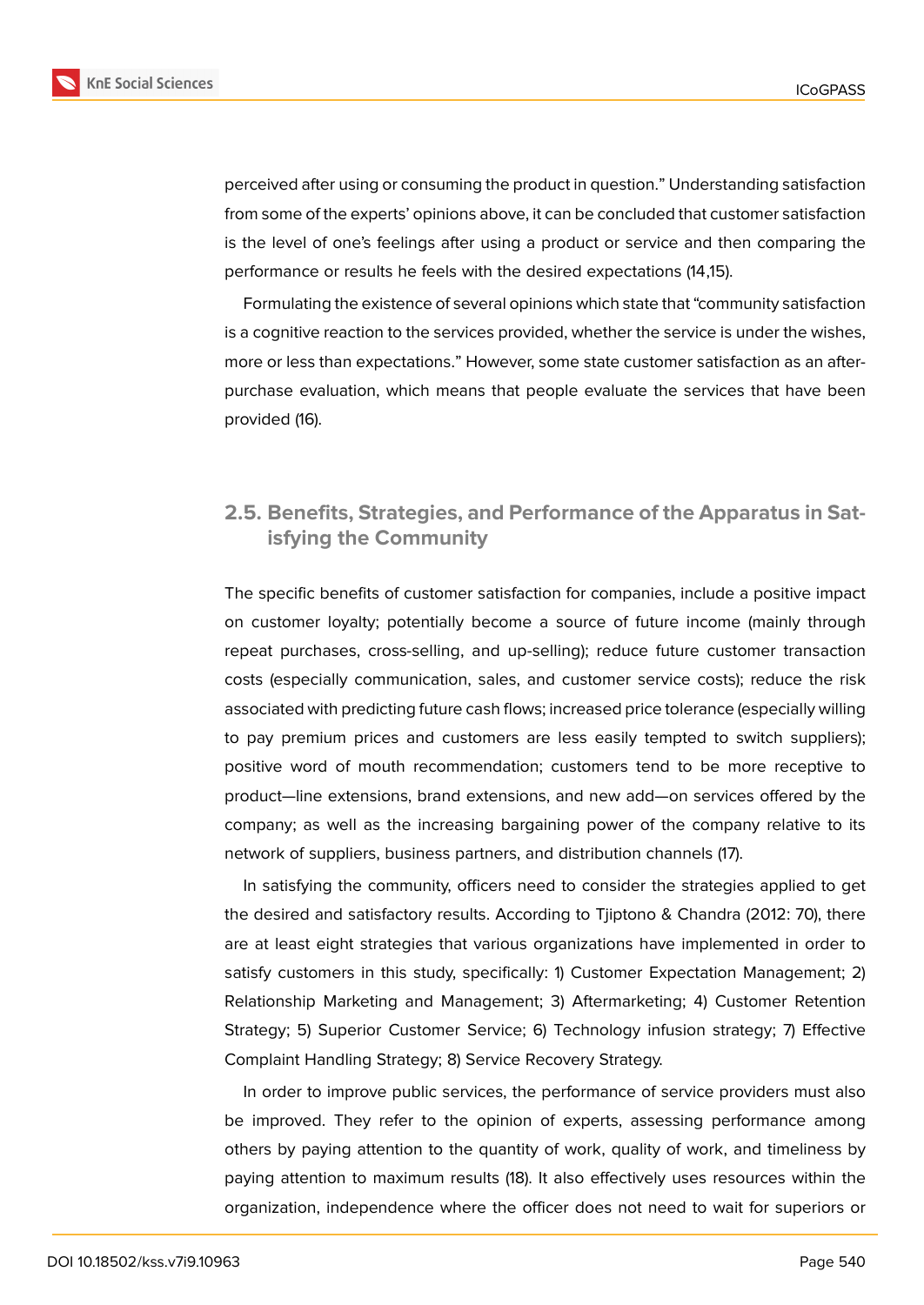

be supervised, but they have a high awareness to ignites work and pay attention to interpersonal relationships (8).

# **3. Research Methodology**

The method in this study uses a qualitative approach, which emphasizes the aspect of a deeper understanding of a problem (19), in this case, related to the topic of cleanliness, security, order, and health in Kelapa Dua Subdistrict, Kebon Jeruk District. The research method is a very important part of determining the success or failure of research. The qualitative research method is a way to obtain data, information, and facts related to cleanliness, security, peace, order, and health (20). This research is descriptive to determine how the reality of the studied events makes it easier to know and understand the quality of public services, cleanliness, security, peace, order, and health.

Data collection techniques in this study researchers used observation, document review, and interviews or interviews. Observations directly describe the research site, review documents for data processing and analysis, and interviews are used to deepen material on cleanliness, security, order, and health in Kelapa Dua Subdistrict, Kebon Jeruk District (21).

The participants in this study were subdistrict government figures, employees or officers, the community as independent parties, in this case, NGOs, and the community as those who felt the quality of service, who lived in the Kelapa Dua Subdistrict, Kebon Jeruk District, West Jakarta. In the table below, the number of participants or key informants is as follows:

After collecting data, the researcher analyzed the research data using descriptive techniques related to the quality of public services in the K3 strengthening program in Kelapa Dua Subdistrict, Kebon Jeruk District, West Jakarta. The descriptive method aims to help solve problems in the present and focus on actual problems. This method could clarify each step of the research in detail. This research method seeks to describe a symptom, past event, or event happening at present. Descriptive qualitative research usually examines objective natural conditions where the informant acts as a key informant (21,22).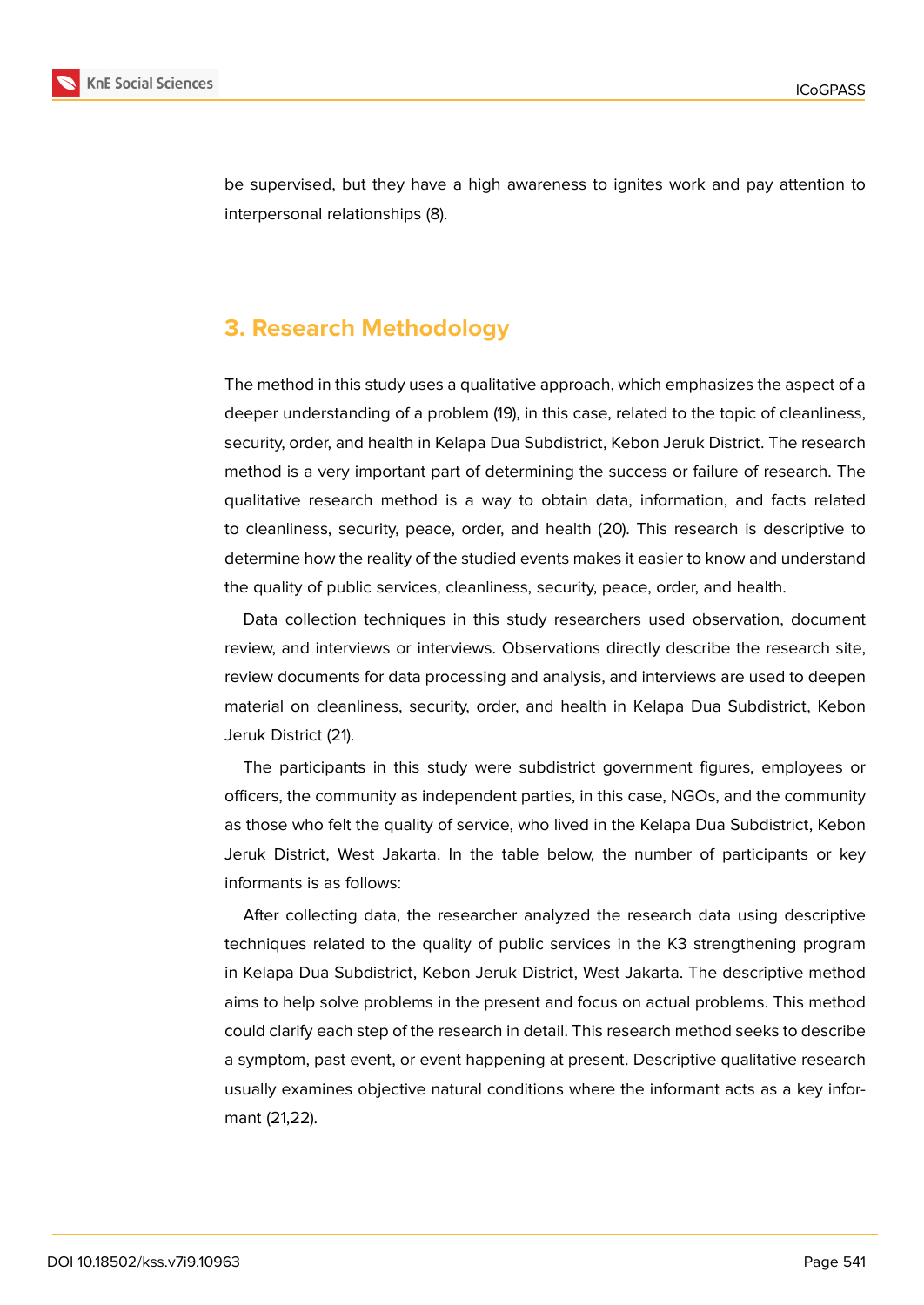**KnE Social Sciences** 

| No | Key Informant                        | Description                                                                                                                                                                                                              | <b>Total Informant</b> |  |
|----|--------------------------------------|--------------------------------------------------------------------------------------------------------------------------------------------------------------------------------------------------------------------------|------------------------|--|
| 1  | district government                  | Key Informant 1 Sub- Lurah / Subdistrict 1 informant<br>Secretary                                                                                                                                                        |                        |  |
| 2  | Key<br>Informant<br>Employee/Officer | 2 Head<br>Government<br>Section / Head<br>of Development<br><b>Economics</b><br>Head of Welfare<br><b>Section and Officers</b><br>Employees<br>or<br>assigned<br>to<br>Cleanliness.<br>Security,<br>Order.<br>and Health | of 6 informants        |  |
| 3  | Key Informant<br>Resident            | 3 Independent party 4 informants<br>NGO:<br>Forkabi<br>Pemuda Pancasila;<br>Sanggar Seni,<br>Budaya Betawi dan<br>Majelis Taklim                                                                                         |                        |  |
|    |                                      | Community<br>members<br>ลร<br>representatives<br>of<br>the neighborhood<br>community                                                                                                                                     | 8 informants           |  |
|    | Total                                | 19 informants                                                                                                                                                                                                            |                        |  |

Table 3: Key Informants.

Key Informants

# **4. Result and Discussion**

This research is descriptive research about the quality of public health services in Kelapa Dua Subdistrict so that researchers try to explore and then analyze and describe the research results in the form of data obtained from interviews, documentation, and observations.

# **4.1. Complaint Analysis and Resolution from Resident Relations Management**

Citizen Relations Management (CRM) is one of the application systems used by the DKI Jakarta Provincial Government to answer all challenges in improving the quality of services to citizens. The community can report their complaints and see the handling and results of completing the work directly. Rapid Community Response or Citizen Relations Management regulated in the DKI Jakarta Provincial Governor Regulation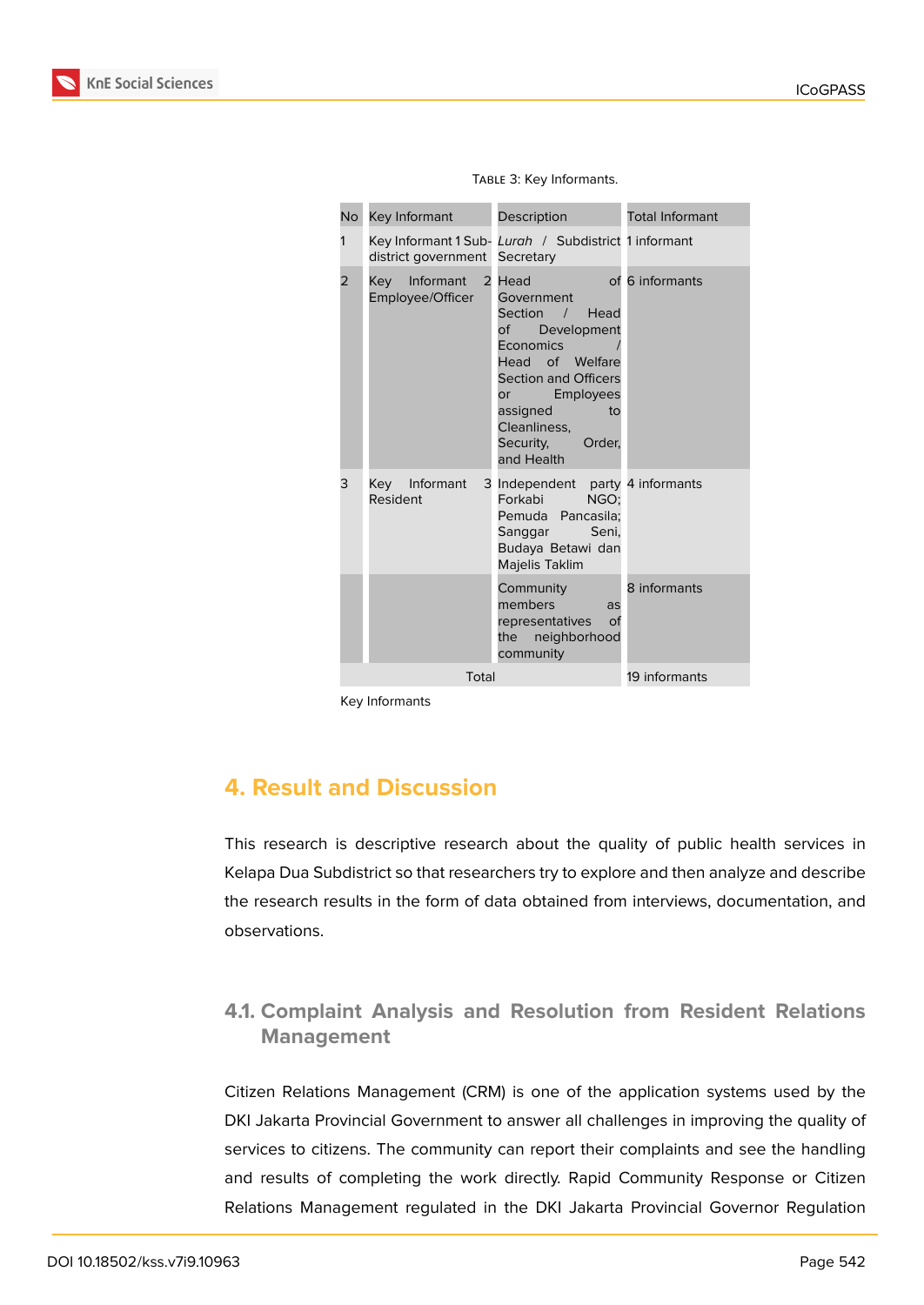

Number 128 of 2017 concerning the Implementation of Handling Public Complaints through the Citizen Relations Management Application.

In handling Regional Apparatus Organizations (OPD) reports prioritizing all large and small complaints in weight. In a day when technical and other administrative services are not provided, it is almost certain that every Subdistrict in Jakarta is busy. There are standard operating procedures that the OPD must follow, and these must be assessed as well.

Based on the CRM results report, from 2018 to 2020, the Kelapa Dua Subdistrict government has completed 59 cases. Most cases resolved were in 2020; as many as 38 cases of complaints were resolved. In 2018 there were 13 cases, and in 2019 there were 8 cases resolved by the Kelapa Dua Subdistrict. This CRM is an integrated system with the JAKI application belonging to the DKI Jakarta provincial government that can be installed on people's smartphones. It is an effort from the DKI Jakarta provincial government through the apparatus in the subdistricts to handle all kinds of problems to satisfy the community. This sustainable program is one of the things that are good in integrated conflict management and can be resolved in a short time.

In 2018, ranging from mild to severe cases were resolved in an average period of 31.21 hours; the average case settlement time in 2019 was 2.75 hours, and the average case completion time in 2020 was 5.13 hours. This system facilitates public complaints that can interfere with the comfort of a residence or public facilities provided by the provincial government. As a form of strategy to satisfy the community, this system gets a good reception.

### **4.2. Aspects of Physical Evidence (Tangibles)**

Tangibles or physical evidence concerning the physical appearance of service facilities, equipment or supplies, human resources, from observations and interviews from informant sources, the discussion of research results is as follows:

#### a) Hygiene Strengthening

Kelapa Dua Subdistrict is considered to be relatively clean, although trash was often found in waterways or near residences, and near canals or rivers, piles of trash could be found. As a result, there is often a heap of garbage on the neighborhood roads, clogged drains, and floods when it rains. The work equipment typically used is the standard from the Provincial Government garbage bins, garbage trucks. Modern equipment and tools are not yet in existence; there are only types of equipment. The results of the cleanliness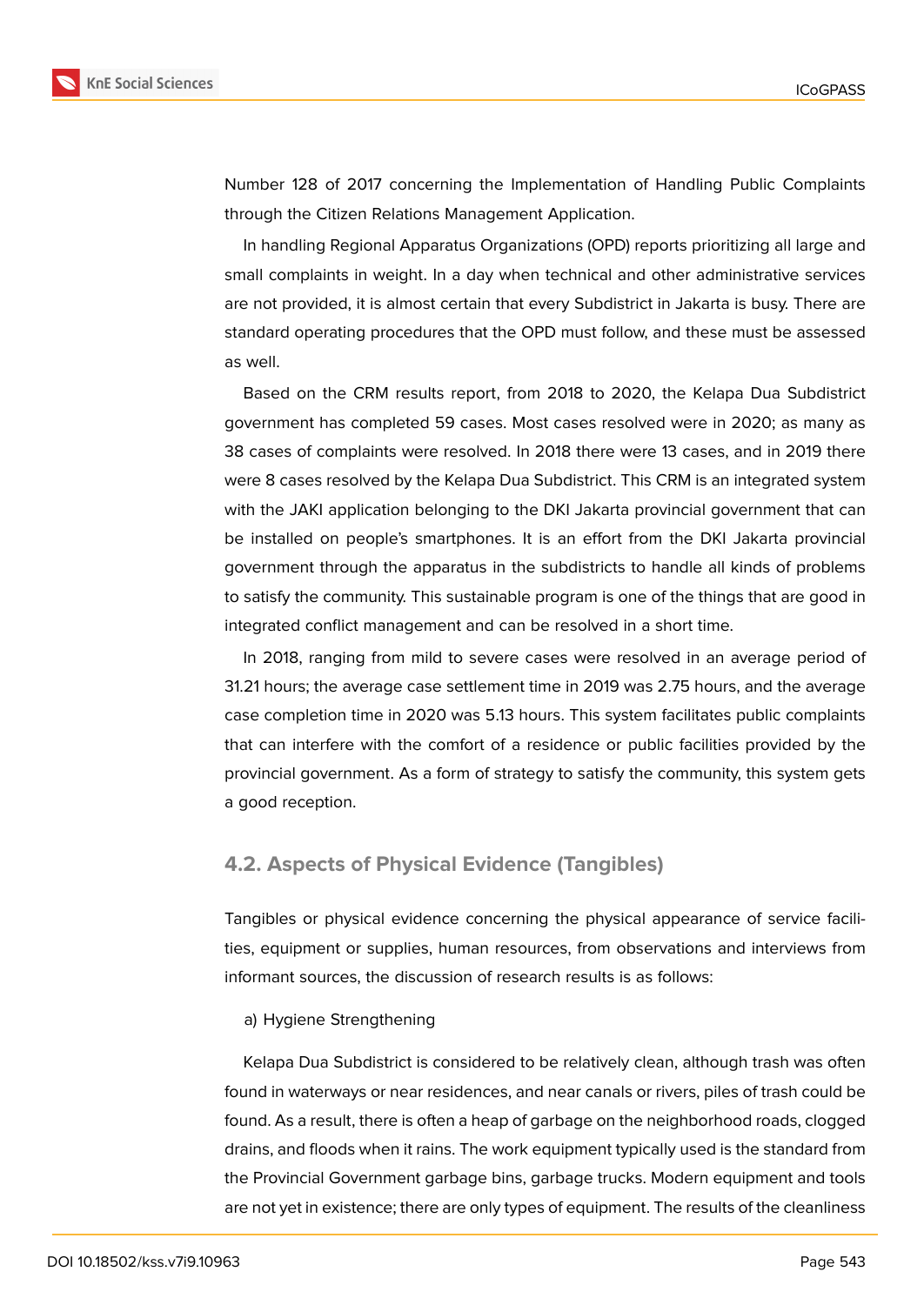

observation are, on average, that there is only one employee, but there are two casual daily workers. The cleaning equipment owned by Kelapa Dua Subdistrict is very simple. It does not yet have the sophisticated equipment.

Service from community cleaning officers from Kelapa Dua Subdistrict is quite good because they have not yet blended in with the community, often coordinate, are friendly with the community, often patrol officers, and some feel happy when the officers at the place who are young are responsive and fast and close to the whole community. The employees are following their duties. The division of tasks is based on each RW and RT area.

Employees or officers wear uniforms as specified when doing tasks. Employees on duty wear uniforms as prescribed. If they do not wear full uniforms, they will be given strict sanctions according to the opinion of community members using uniforms.

#### b) Strengthening Hygiene, Security, Order, and Order

According to the research, most of the informants' opinions are positive regarding security, peace, and order in Kelapa Dua Subdistrict. The majority of informants agree that the problems can be solved even though there are still disturbances in security, peace, and order and even sticking out to the complaint channel, relatively safe and orderly, the elements involved from related units and elements such as Satpol PP, Bimas and Babinsa. The results of observations of security, peace, and order are the number of employees required to maintain these things. One person is assisted by contract workers and one casual daily worker. Kelapa Dua Subdistrict's security equipment is simple, consisting of radio calls, TOA, and other manual equipment.

Service from community cleaning officers from Kelapa Dua Subdistrict is quite good. However, there is still much community involvement to prevent disturbances in public order, fast response, solidarity, professionalism enough because they are often together with the three pillars and community leaders in maintaining order. Employees or officers wear uniforms as specified when doing tasks. If they do not wear full uniforms, they will be given strict sanctions. Some members of the community often see officers in the field wearing uniforms, often in uniforms.

#### c) Health Strengthening

The health of the environment in the Kelapa Dua Subdistrict is not good because there are still many people who are affected by dengue, tuberculosis, diarrhea. Many are currently being affected by the Covid 19 outbreak in RW, not good or bad because it is frequently documented that people find it difficult to get access and health programs,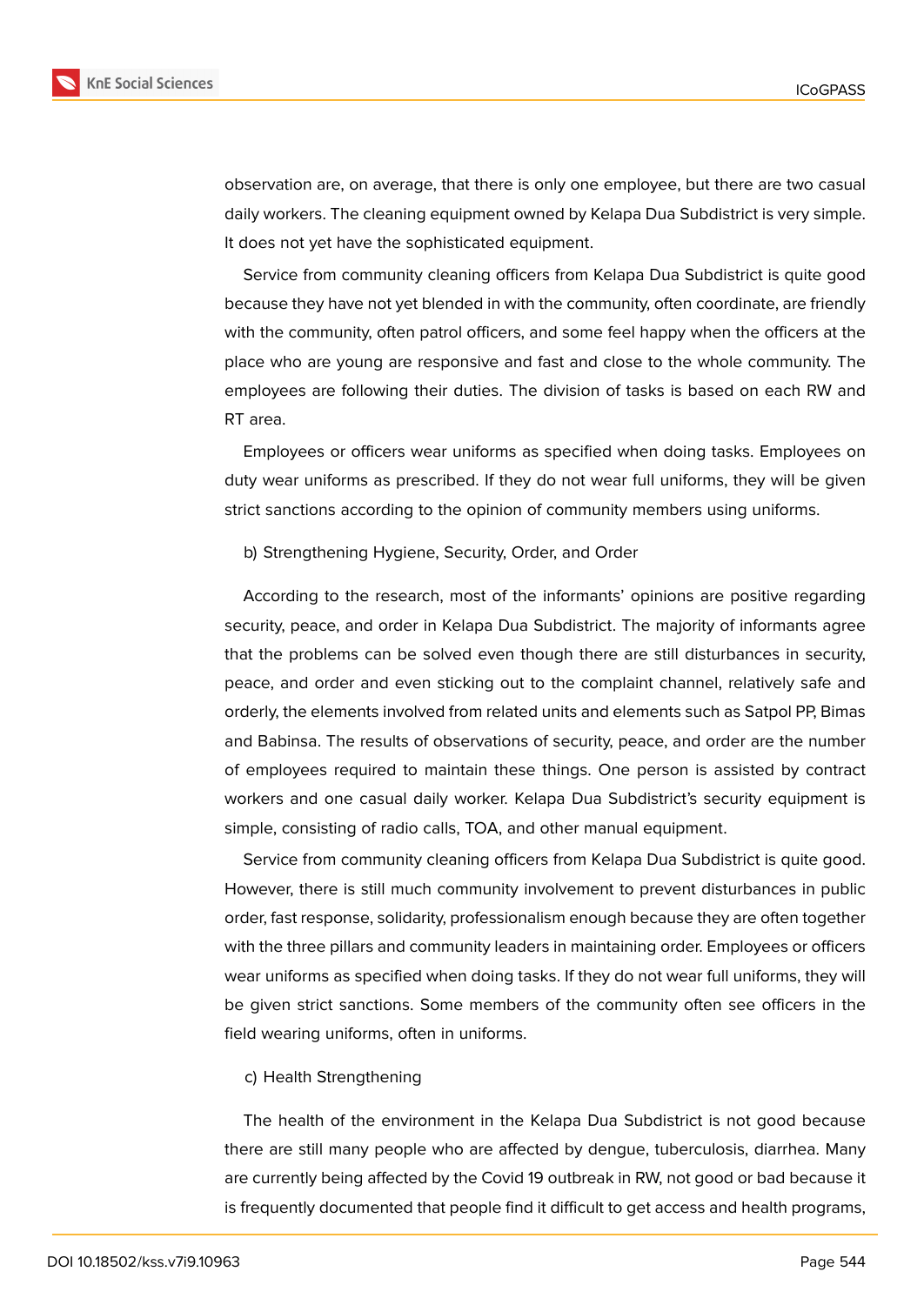

many residents are affected by Covid and other diseases in the environment. The results of health observations show that the minimum number of employees is only assisted by casual daily workers and other community officials. For the equipment available in Kelapa Dua Subdistrict, they follow health protocols. Equipment is not sufficient for the community's needs. The medicines available in the subdistrict are still not sufficient for the community's needs.

Service from community cleaning officers from Kelapa Dua Subdistrict. Of course, there are shortcomings, such as taking a little longer in administration and difficult access to the officers directly. It is quite good because they have implemented health protocols. It is quite good that they are seen implementing health procedures and providing much counseling.

The results of the research aspects of physical evidence (tangible) of equipment to serve the community are still lacking. The results of this study are the same. They are supported by research conducted by Susanti (2014), facilities and infrastructure, the unfulfilled place of service with waiting room facilities, and other facilities have not been supported. The facilities can create a comfortable atmosphere for service applicants.

#### **4.3. Reliability Aspect**

The reliability aspect is related to the ability of employees or officers to deliver services.

a) Hygiene Strengthening

The time for completion of services and public complaints related to community hygiene is handled quickly in Kelapa Dua Subdistrict. Fast enough, but in some cases, some take a long time due to a lot of garbage or mud and a lack of adequate equipment and equipment, and weather constraints.

Employees or officers work together with the community to discuss and find solutions to problems or complaints to improve cleanliness—discussions on widening the channel for making trash bins and equipment for waste equipment. In addition to the lack of human resources and community awareness, officers often work together in the field in community service events, coordinate with the Head of RT, are invited to work together with field officers to make trash bins, and often officers seek advice or input from the community.

b) Strengthening Security, Peace, and Order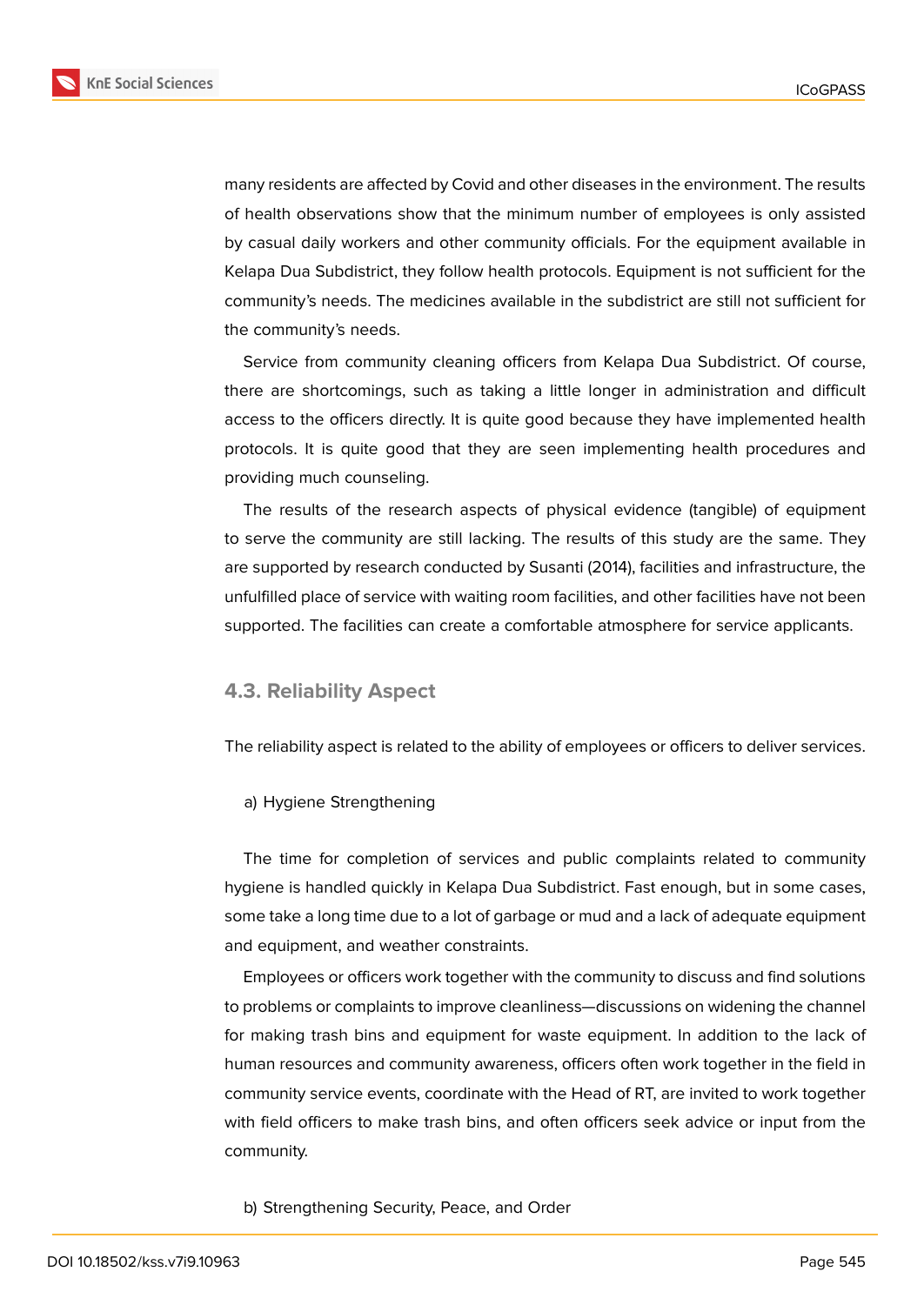

The time for the completion of public services and complaints related to the Security and Order of the community is handled quickly in Kelapa Dua Subdistrict. It is fast, but it looks old and can be resolved well in some places.

Employees or officers work together with the community to discuss and find solutions to problems or complaints to improve cleanliness. Coordination with the community, but the problems that occur are often beyond the officers' ability to consider the high risk and legal problems, coordinating with the Head of RT, seeing the community at the post with the residents, holding monthly meetings to manage the goods.

c) Health Strengthening

The time for completion of services and complaints is usually despite the limitations of health personnel and equipment, but at least there is attention and answers regarding the problem for handling it plus assistance from the Head of the RT and RW, so far residents can be served quickly.

The discussion and coordination with the community more often, but the problems that occur. Must always cooperate with the community because health problems are for the benefit of the whole environment together. Without cooperation with the community, time, energy, and knowledge will not handle health problems completely because dealing with health problems, especially during this pandemic, requires all parties.

The results of the employee interview research provide fast service, the same thing as the analysis carried out by researchers through the CRM system, which in 2019 experienced a significant average completion compared to the previous year. The results of the study are the same. They are in line with the results of research conducted by Wilem et al. (2017) with the results of research conducted in terms of responsiveness to providing administrative services quickly and accurately in terms of clarity of administrative information. It was revealed that the people of Ranomut Subdistrict, Paal District, Manado City.

#### **4.4. Responsiveness Aspect**

The responsiveness aspect is regarding the willingness and ability of service providers to help customers and respond to their requests immediately.

#### a) Hygiene Strengthening

Experienced employees and role models are civil servants without calculating the working hours even the income they get is less than the risk of their work, the number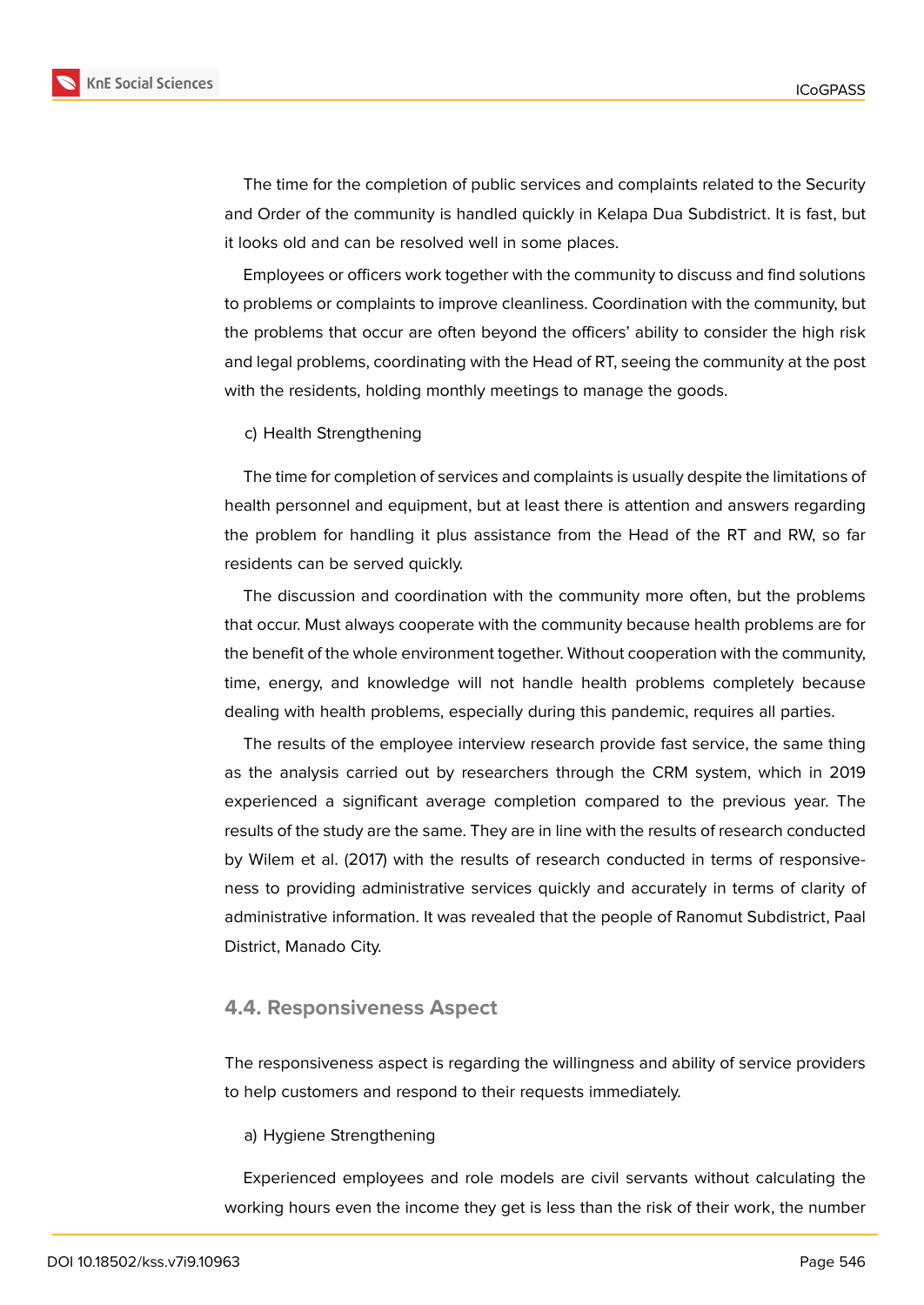

of personnel is often incomplete, and the working hours are sometimes erratic. There are hygiene problems in several different locations that have not been resolved, so that on the problem side Another cause is long, seen by residents seeing workers outside of their responsible hours even until late at night.

Availability of a place to accommodate complaints from the community, there is socialization from the Subdistrict regarding Quick Community Response/Citizen Relations Management (CRM) is one of the application systems used by the DKI Jakarta Provincial Government. To submit complaints and the results of work completion, the Subdistrict often cooperates and guides RT and RW to handle problems before they arise through the CRM complaint channel, have been invited, and already have a compliant application.

b) Strengthening Security, Peace, and Order

An experienced employee and a role model become a civil servant without calculating the working hours even the income he gets is less than the risk of his work, the number of personnel is often incomplete, and the working hours are sometimes erratic. There are problems in several different locations. The officer solves the problem full of risk and all day, carrying out their duties selflessly.

Availability of a place to accommodate complaints from the community, there is socialization from the Subdistrict regarding Quick Community Response (CRM) which is one of the application systems used by the DKI Jakarta Provincial Government, to submit complaints and the results of work completion, the Subdistrict often cooperates and provides guidance to the community. RT and RW to be able to handle/reduce problems before they arise through the CRM complaint channel have been invited and already have a complaint application

#### c) Health Strengthening

The officers have been trained to do work wholeheartedly, have the agility, and work quickly in cleaning work. They have received support from all walks of life, the number of personnel is often incomplete, officers have been given training and have received support from all levels of society, the officer solves problems full of risk and time of day, carrying out his duties earnestly.

Availability of a place to accommodate complaints from the community, there is socialization from the Subdistrict regarding the Rapid Community Response (CRM), which is one of the application systems used by the DKI Jakarta Provincial Government. National and even international electronic mass media, and currently all RT and RW,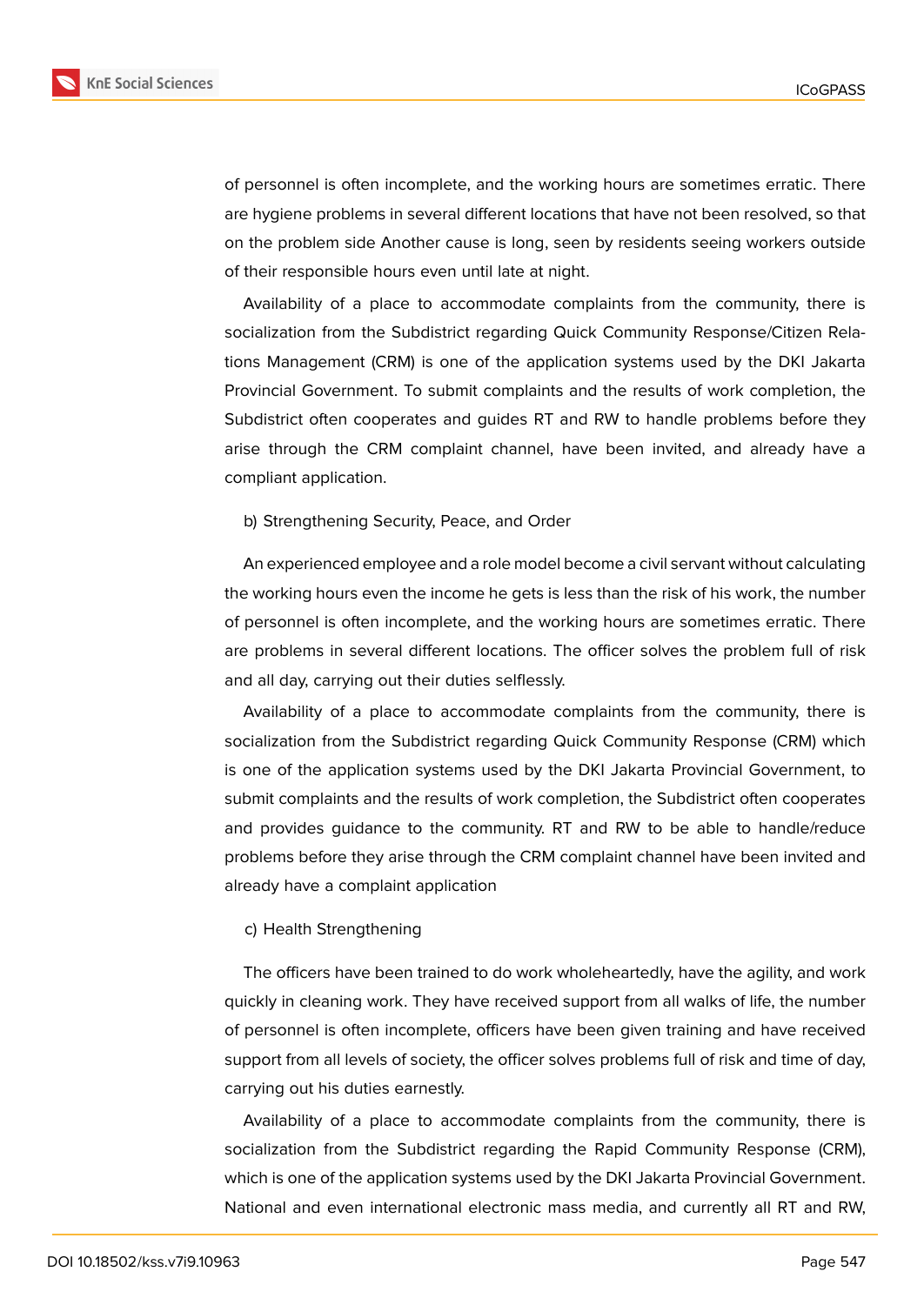

*Dasawisma,* and PKK are required to know and socialize it with residents, including other subdistrict community institutions and community and religious leaders.

The results of research on employee responses in providing services are carried out wholeheartedly. It is also supported by the results of other researchers Wilem et al. (2017), with the results of research conducted in terms of responsiveness to providing administrative services in terms of clarity of administrative information is quite good.

#### **4.5. Assurance Aspect**

The assurance aspect is regarding the knowledge and courtesy of employees and their ability to foster public trust and confidence.

#### a) Hygiene Strengthening

There are janitors on duty ready to serve in the field, Kelapa Dua Subdistrict. Lack of employees causes vacancies often occur due to many problems, for problems that require a bit of time, such as disaster management, community members must report it first and wait for the officer to come, often seen in the field, often see especially on major roads, only time sometimes it takes a long time to handle.

The concern of employees about cleanliness when there are problems in the cleaning services in the Kelapa Dua Subdistrict environment is more responsive than before. Employees are sometimes inexperienced, so they often ask for help from local RT and RW administrators. They care enough but are often constrained by the limited number of personnel so that the employee must complete administrative work in his office first, and we are often together, especially if there is a government program.

b) Strengthening Security, Peace, and Order

Security and Order employees are on guard, ready to serve in the field, Kelapa Dua Subdistrict. Employees often have vacancies due to long handling of problems, such as disaster management, community members must report it first and wait for the officer to come, and residents often see the employees on duty.

Employees often ask for help from local RT and RW administrators. They are quite concerned but are often constrained by the limited number of personnel so that these employees have to complete double work, are very concerned even if they are not finished they are still in place, often with residents if there are government programs when their flood disaster occurs care enough. Employees on duty have high competence to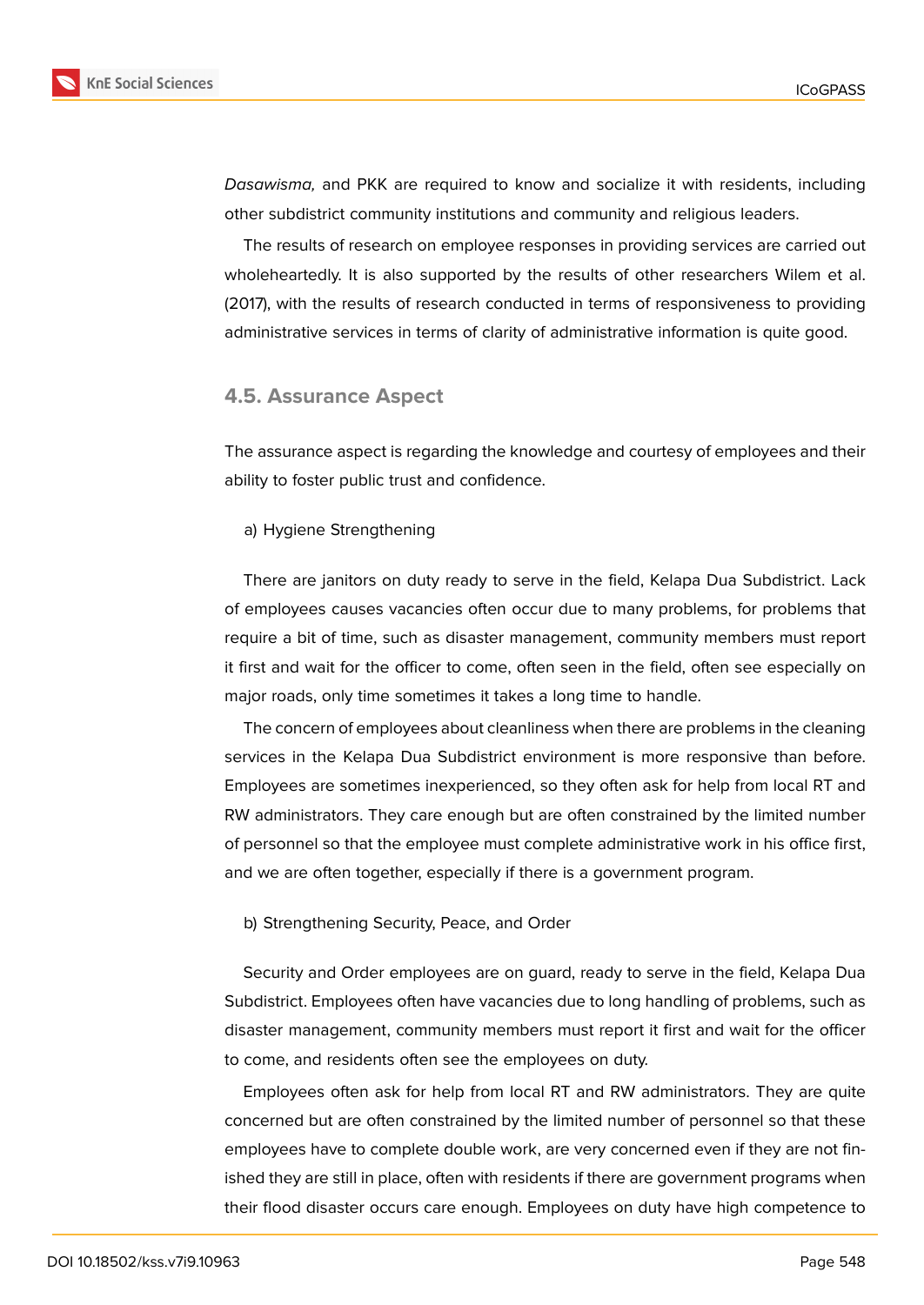



support the completion of work properly in serving security, peace, public order. not too much

c) Health Strengthening

Health workers on duty are ready to serve during the pandemic. The lack of personnel causes them to often concurrently carry out mask raids and have a task force team.

Care and courtesy of employees when there are problems in health services in the Kelapa Dua Subdistrict environment. Employees often ask for help from local RT and RW administrators, are quite concerned but are often constrained by the limited number of personnel so that these employees have to complete administrative work, are very concerned even if they are not finished, they are still in place, if there are government programs and when there is a flood disaster.

The employee on duty has high competence to support the completion of a good job in serving the health, care enough even with the risk of transmission, is often seen sacrificing time and safety of his body and soul, if there are sick residents, immediately assisted.

The results of this study on the aspect of this guarantee that the competence of employees is quite good and can be relied on to complete tasks but lack personnel. It is different from the research of Rowa & Aser (2019). The study results show that from the aspect of quality, it turns out that employees who work in the Subdistrict are currently still very limited in quality, especially in the areas of quality their expertise. The results of this study at the level of politeness of employees are quite good in line with the results of the research conducted by Suandi (2019) on community satisfaction with elements of politeness and friendliness of officers with a high community satisfaction index value. Therefore the District Office must strive to improve the ability of service officers. The Belitang District Office needs to increase the number of service officers so that the service process is getting better and faster.

#### **4.6. Empathy Aspect**

Empathy is understanding the community's problems and acting in the community's interests, giving personal attention to the community, feeling comfortable, and understanding the community's individual needs. Empathy is the ease of doing relationships or communication.

a) Hygiene Strengthening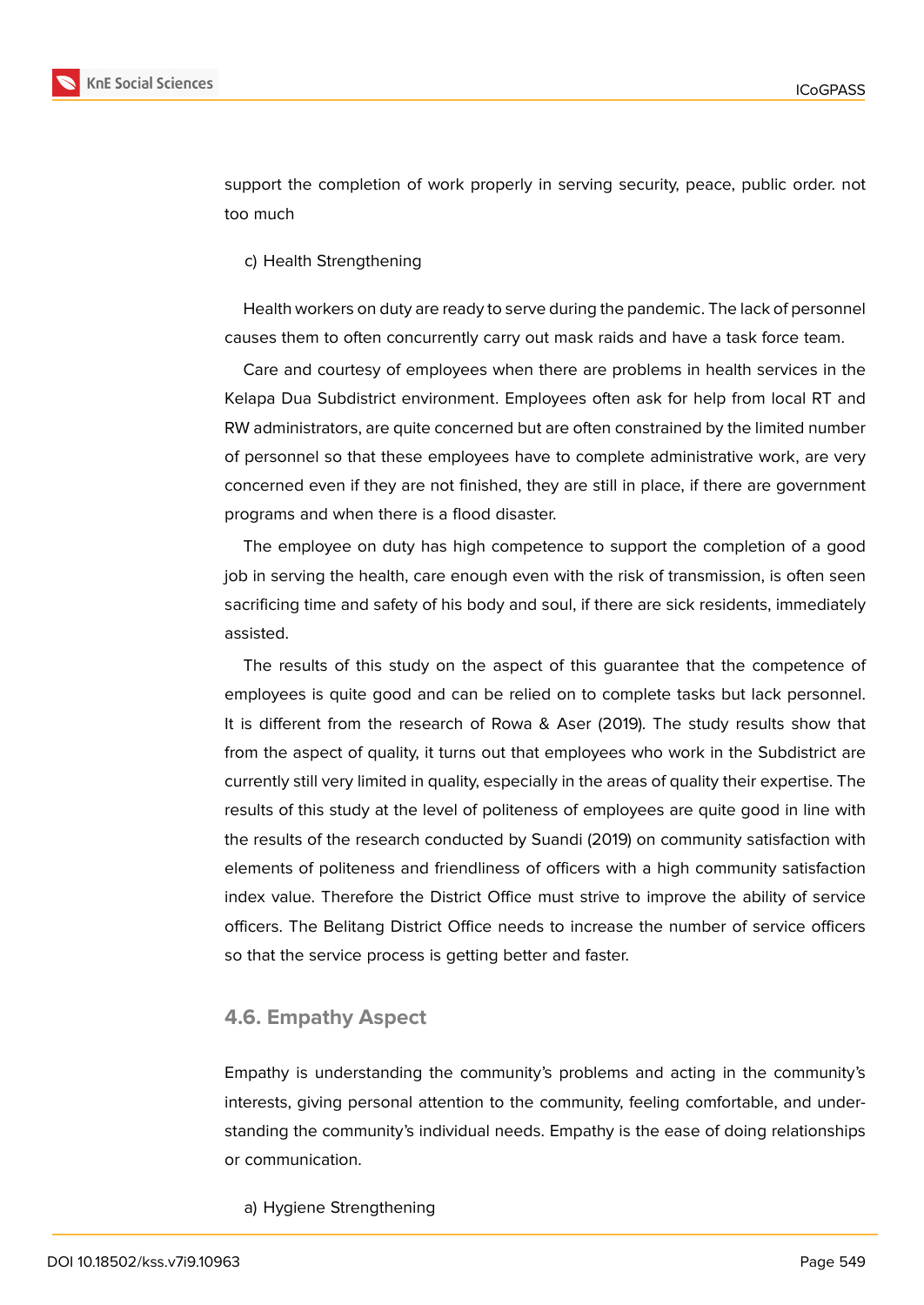

The attitude of employees in giving attention and care when there is a problem is always coordinated—prioritizing the community's needs in cleaning services, quite good and caring for the community, often helping the community, caring because sometimes they like to help. When the complaint is finished, it is always coordinated.

Obstacles experienced and what efforts were made in overcoming the pile of garbage. There are many problems of lacking human resources, such as employees who handle hygiene problems. The lack of modern equipment and equipment following regional capacities such as waste processing machines and garbage scrapers. The lack of public awareness to care and participate in dealing with waste and other waste problems, lack of landfills waste, lack of equipment and machinery for waste management to be productive, lack of modern places and equipment to manage waste.

#### b) Strengthening Security, Peace, and Order

The attitude of employees in giving attention and care when there are problems in the field and prioritizing the needs of the community in service is quite good. Moreover, caring for the community has a high awareness of the importance of security, peace, and order related to the running of the wheels of government, especially in the Subdistrict, problems often occur outside of hours office, for example, when there is a disaster they are always there.

Obstacles experienced and what efforts are being made to overcome them, lack of employees who handle peace and order problems in the region, lack of public awareness to take care and participate in dealing with environmental security issues, lack of security and order posts in all neighborhoods and neighborhoods. RW, the difficulty of collecting data on resource maps to prevent the occurrence of disturbances in public order and security, and the large number of residents who do not report and even do not have an identity in the area they live in, the lack of self-help officers in the community.

#### c) Health Strengthening

The attitude of employees in giving attention and care when there are problems in the field and prioritizing the needs of the community is very concerned about caring if there are problems. The employees prioritizing the community's needs to get health services is quite good, and caring for the community when there is a disaster. They are always there even though they must facing severe and outside of working hours, often against health risks.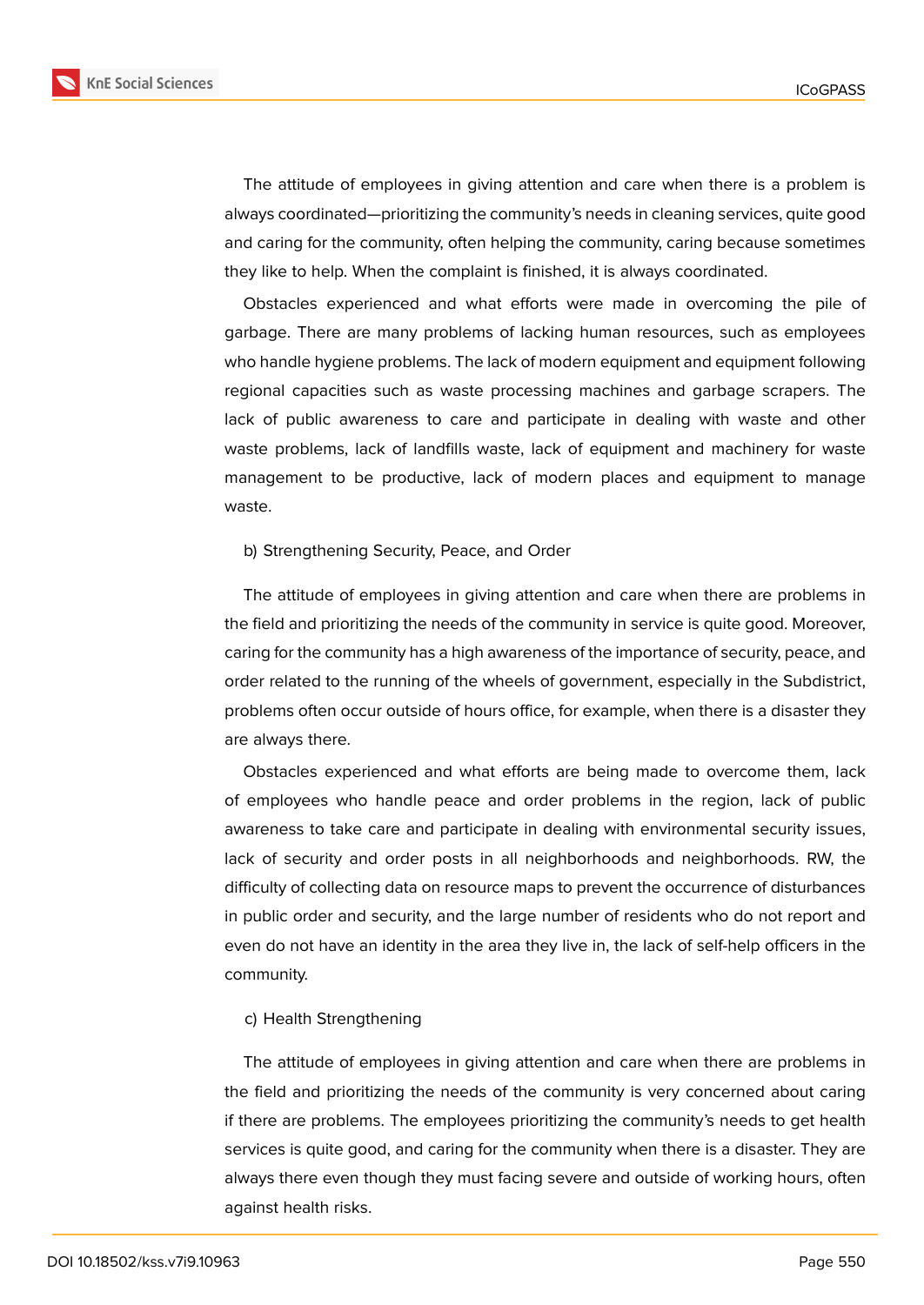**KnE Social Sciences** 



The obstacles experienced, and the efforts made to overcome them are the lack of human resources and the number of employees. The problems are the lack of independent health post places and directly touching the community in all RT and RW environments; the difficulty of collecting resource map data to prevent outbreaks of transmission disease and poor data collection for health and social welfare services, data discrepancies occur. It is difficult to invite people to live healthily and lack economic welfare and invite people to a healthy lifestyle and lack of adequate medical equipment.

In the aspect of empathy, the element of friendliness or attention shown by employees with good attention, following the results of research by Wilem et al. (2017), the friendliness shown by government officials in providing services is good. It only needs to be improved again in terms of hospitality, as well as empathy and firm attitude that it is shown that the government apparatus is not good enough because according to the results of interviews with information in the firm attitude of the apparatus, there is still a discriminatory attitude that is often carried out in the administrative service process.

# **5. Conclusion**

Based on the results of the analysis and discussion of the quality of public services in the program for Strengthening Hygiene, Security, Order and Health (K3) in Kelapa Dua Subdistrict, Kebon Jeruk District, West Jakarta Administration City, DKI Jakarta Province, regarding the theory of service quality which consists of the following aspects: physical evidence (tangibles), reliability, responsiveness, assurance, and attention (empathy). The quality of public services in question is the quality of services provided to the community, especially the program to strengthen cleanliness, security, peace, order and health by the Kelapa Dua Subdistrict Government. If the quality of service improves, it is expected to increase the satisfaction of public services and minimize public complaints or protests. The research results for general cleanliness conditions are quite good; for security, peace, and order are good; but for the health is not good due to the pandemic, it happened because many people are affected by the Covid-19 outbreak. In the case matters, almost all cases can be resolved, but the completion time is not optimum. It is due to a lack of staff and limited equipment. The response and attention of employees given to the community when there is a problem or complaint are good.

## **References**

[1] Kotler P, Keller KL. Marketing Management. 13th ed. New Jersey: Prentice Hall; 2013.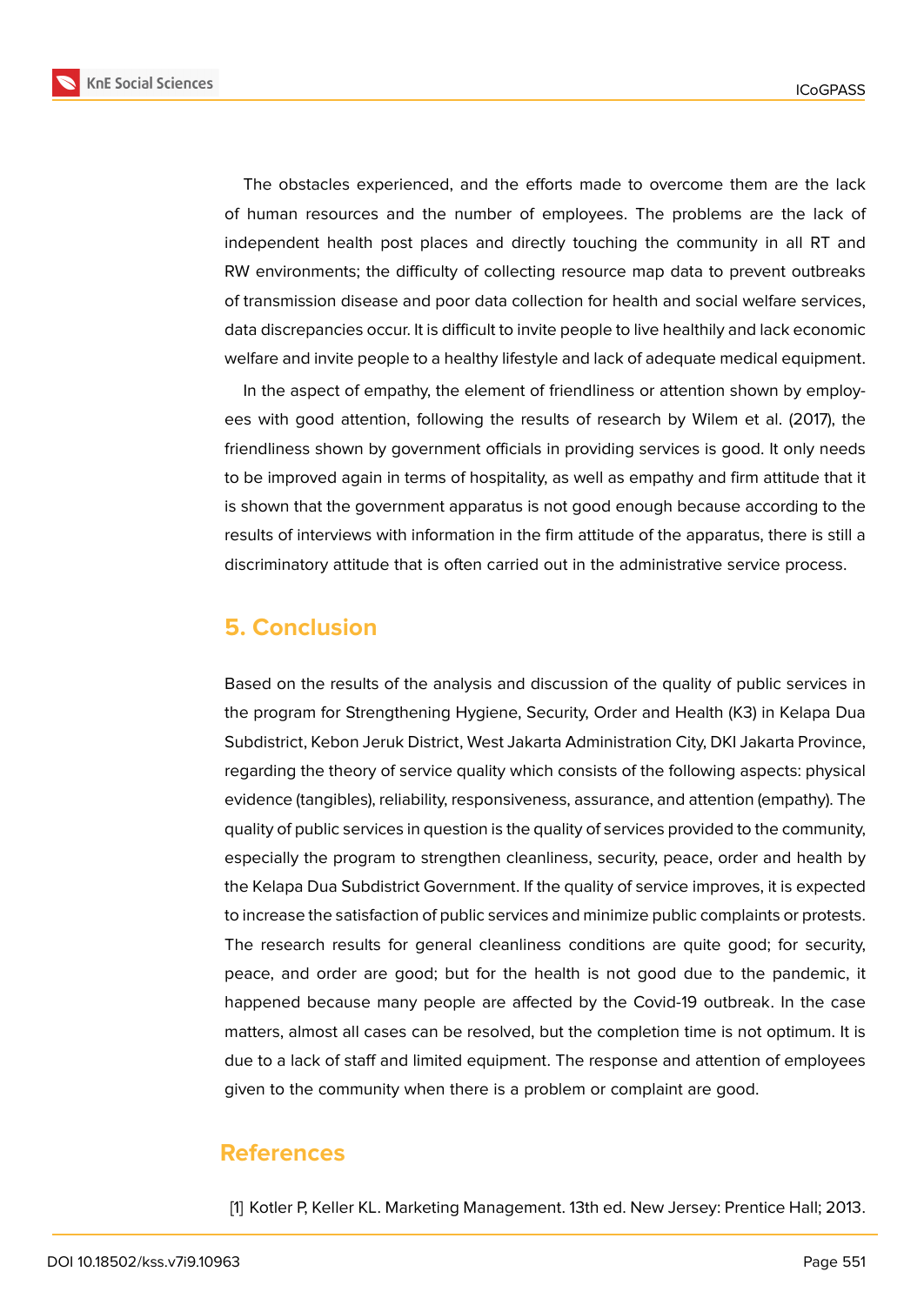

- [2] Sirojjudin AM. Utilization of Big Data Analysis Through Public Video, Virus Data Cooperation, and Social Media as the Surveillance to COVID-19 in Indonesia. J Ilmu Sos dan Ilmu Polit. 2021 Sep 29;25(1):1–15.
- [3] Abidin. Pengaruh Kualitas Pelayanan BPJS Kesehatan Terhadap Kepuasan Pasien di Puskesmas Cempae Kota Parepare. J MKMI. 2016;12(2):70–5.
- [4] Pasolong H. Teori Administrasi Publik. Bandung: Alfabeta; 2016.
- [5] Tjiptono F. Service Management, Mewujudkan Layanan Prima. Yogyakarta: Penerbit Andi; 2012.
- [6] Zaim H, Bayyurt N, Zaim S. Service Quality And Determinants Of Customer Satisfaction In Hospitals: Turkish Experience. Int Bus Econ Res J. 2013 Oct 24;9(5).
- [7] Yamit Z. Manajemen Kualitas: Produk dan Jasa. Yogyakarta: Ekonisia; 2010.
- [8] Lovelock C, Wirtz J, Mussry J. Pemasaran Jasa, Manusia, Teknologi, Strategi. Jakarta: Erlangga; 2011.
- [9] Supranto J. Pengukuran Tingkat Kepuasan Pelanggan: untuk menaikkan pangsa pasar. Jakarta: RIneka Cipta; 2006.
- [10] Cushway B. Human Resource Management (Manajemen sumber daya manusia) : perencanaan - analisis - kinerja - penghargaan. Jakarta: PT Elex Media Komputindo; 1994.
- [11] Dessler G. Manajemen Sumber Daya Manusia (Human Resource Management). 10th ed. Jakarta: PT Indeks Kelompok Gramedia; 2010.
- [12] Robbins SP, Judge TA. Perilaku Organisasi. 16th ed. Jakarta: Salemba Empat; 2015.
- [13] Suandi S. Analisis Kepuasan Masyarakat terhadap Pelayanan Publik Berdasarkan Indeks Kepuasan Masyarakat di Kantor Kecamatan Belitang Kabupaten OKU Timur. J PPS UNISTI. 2019 Mar 11;1(2):13–22.
- [14] Osman Z, Sentosa I. Mediating Effect of Customer Satisfaction on Service Quality and Customer Loyalty Relationship in Malaysian Rural Tourism. Int J Econ Bus Manag Stud. 2013;2(1):25–37.
- [15] Martoyo S. Manajemen Sumber Daya Manusia. Yogyakarta: Bhakti Profesindo; 1996.
- [16] Veithzal RZ, Mansyur R, Thoby M, Willy A. Manajemen Sumber Daya Manusia Untuk Perusahaan Dari Teori Ke Praktik. 3rd ed. Jakarta: RajaGrafindo Persada; 2018.
- [17] Tjiptono F, Chandra G. Manajemen Strategik. Yogyakarta: Penerbit Andi; 2012.
- [18] Lupiyoadi R, Hamdani DA. Manajemen Pemasaran Jasa. Jakarta: Salemba Empat; 2011.
- [19] Riduwan. Metode dan Teknik Menyusun Tesis. Bandung: Alfabeta; 2010.